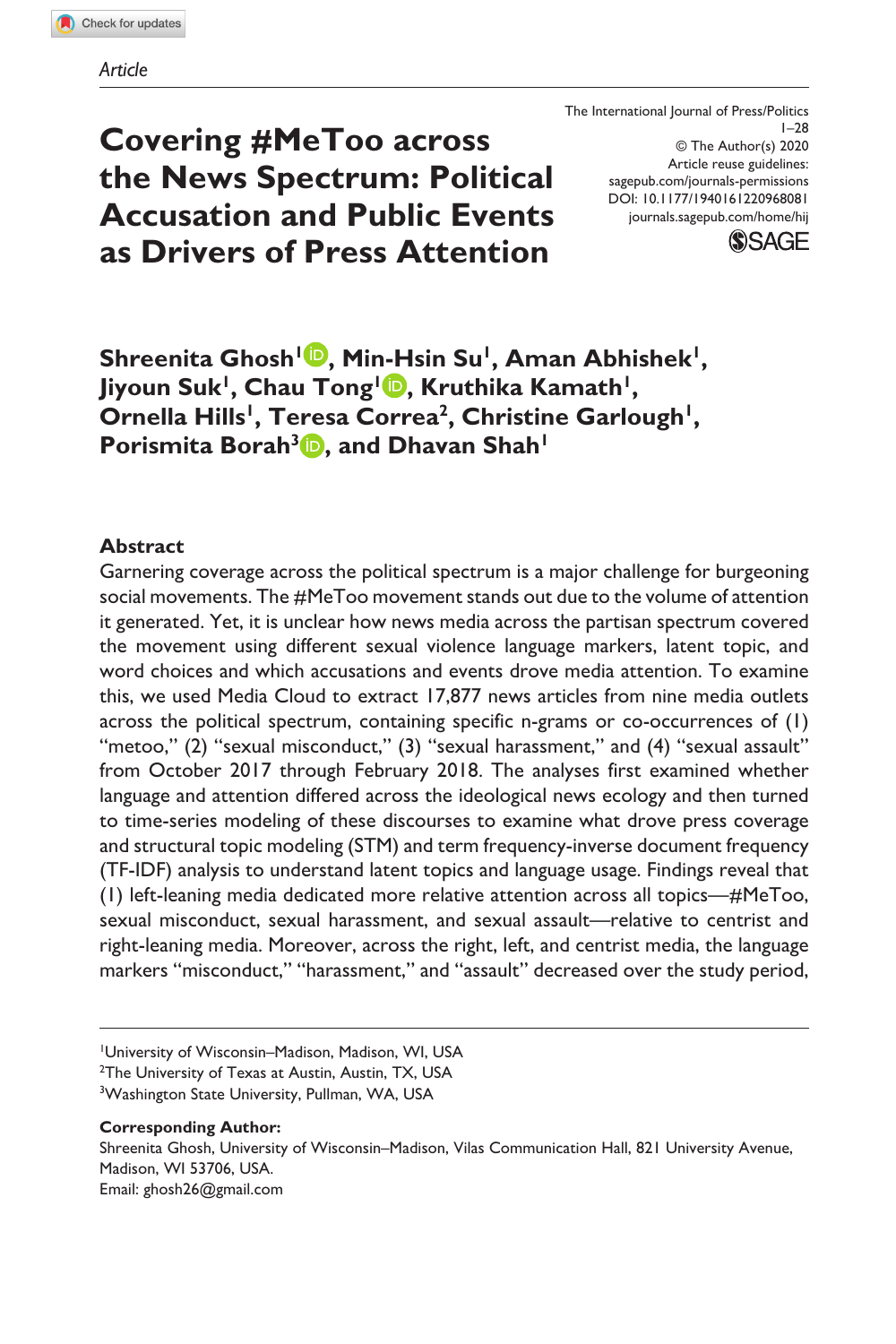while the mentions of  $\#$ MeToo movement increased during the same period; (2) stories relating to entertainment and those accusing politicians, especially those belonging to the party in power at the Federal level, seemed to be by far the strongest driver of news media attention; and (3) we further observed partisan differences in topics of news coverage and language usage.

#### **Keywords**

social movements, journalism, news events, partisan journalism, United States

Tarana Burke coined the phrase "Me Too" in 2006 to respond to sexual violence directed at women of color, and also to demonstrate empathy, create community, and generate support for "survivors." By 2017, sparked by a tweet from actor and activist Alyssa Milano reacting to the allegations against movie mogul Harvey Weinstein, the "MeToo" hashtag became emblematic of a nascent social movement as millions responded with their own experiences of sexual violence and expressions of support for survivors. The hashtag soon became emblematic of a movement that challenged titans in entertainment, politics, journalism, and the corporate world.

One of the lynchpins to the sustained success of any social movement centers on its ability to generate attention from news media (Seguin 2015) and shape public perceptions of the movement's legitimacy (AlSayyad and Guvenc 2015). The #MeToo movement generated considerable attention from the press, led by a flood of accusations of misconduct, harassment, and assault, some involving minors, directed at men in positions of power, including prominent figures from the entertainment industry (e.g., James Toback, Kevin Spacey, and Louis C.K.), the news media (e.g., Mark Halperin, Charlie Rose, and Matt Lauer), and politics (e.g., Roy Moore, Al Franken, and Rob Porter). As #MeToo coalesced into calls for workplace safety, institutional accountability, and women's rights, *Time* magazine named "Silence Breakers" the "Person of the Year," Hollywood celebrities launched the #TimesUp initiative, and Oprah Winfrey gave a stirring speech at the Golden Globes, with each event providing opportunities to cover #MeToo.

However, research examining coverage of violence against women (Meyers 1996) and women in protest movements (Armstrong and Boyle 2011) has found that news media tend to blame victims and underemphasize female voices, suggesting that journalistic routines often result in distorted coverage around topics like #MeToo. The American news media landscape is also increasingly polarized, partisan (Faris et al. 2017; Levendusky 2013), and focused on celebrity culture (Couldry and Markham 2007). Although news across the ideological spectrum may report on the same events, the type of coverage—the amount of attention and language used—differs to reflect the outlet's partisanship (e.g., Arceneaux et al. 2013; Puglisi and Snyder 2011) or the value it attaches to the scandalous and sensational (Van den Bulck et al. 2017).

There are a number of questions that merit consideration: (1) Did attention to the #MeToo movement and the language used to frame accusations of sexual violence differ across the ideological spectrum from left-leaning to centrist to right-leaning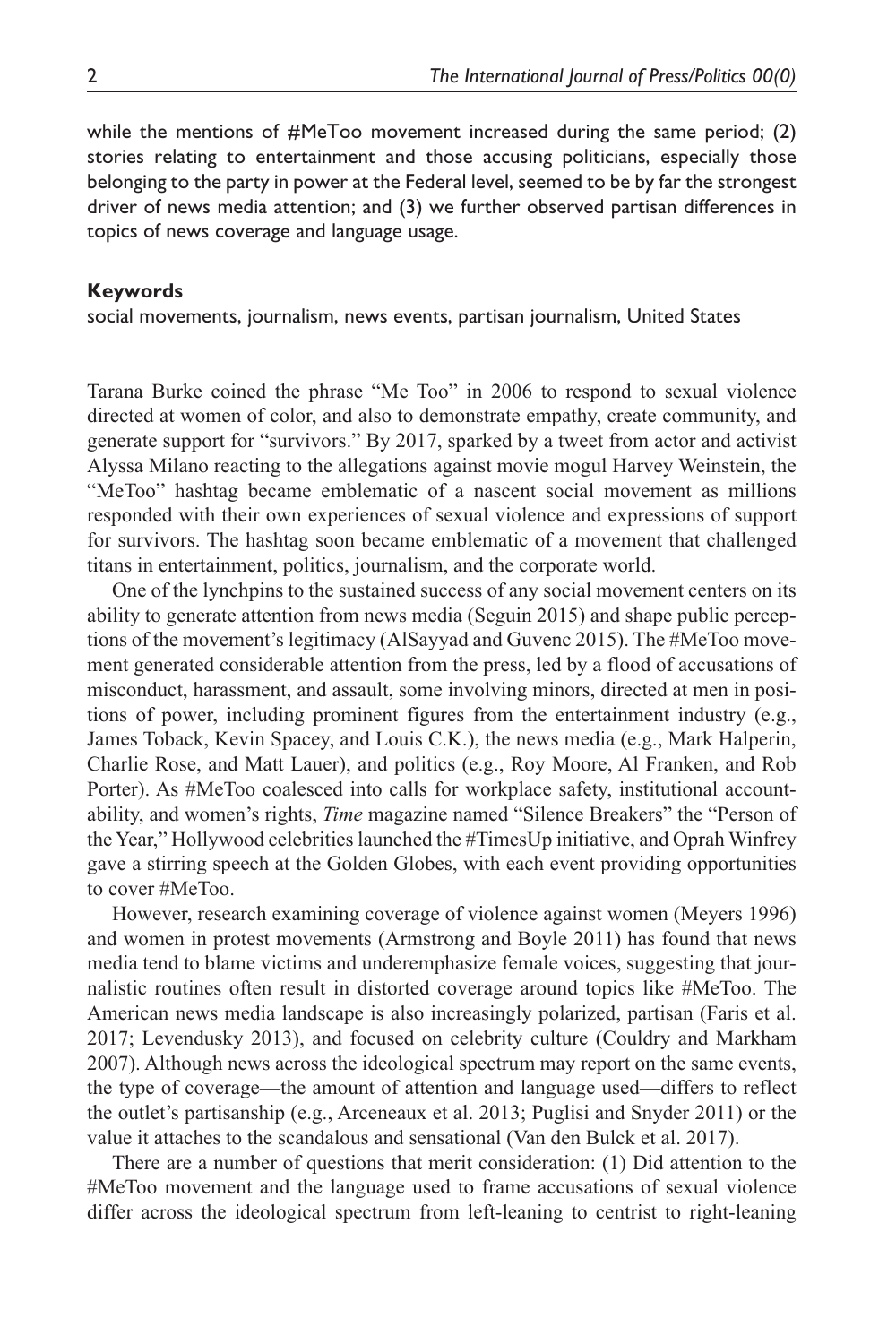outlets? (2) Was the amount of #MeToo coverage and the frame devices used to describe accusations of sexual violence explained by the nature of the accusations, the characteristics of the accused, or the occurrence of supportive events, and how did this vary depending on the partisan slant of the outlets? (3) Beyond these choices of whether and how to frame #MeToo, what broader topic structures and linguistic patterns emerge from #MeToo coverage across the partisan spectrum?

To answer these questions, we used a mixed-method approach that combines (1) frame detection and time-series modeling with (2) structural topic modeling (STM) and term frequency-inverse document frequency (TF-IDF). We used Media Cloud to extract news articles from October 2017 through February 2018—from the rise of #MeToo through most of the early defining accusations and events—that contained specific n-grams or word co-occurrences related to #MeToo. This was done for nine media outlets spanning left-leaning to right-leaning partisan media, with the proportion of the content plotted over time to give insights into shifts in news content, followed by time-series analysis using Prais-Winsten estimation to reveal how major accusations and events predicted aspects of coverage. We complement this by analyzing the full text of a random sample of #MeToo stories using STM and TF-IDF keyword analysis to identify major themes that characterize #MeToo coverage across the U.S. media ecology.

## **Women's Rights and Partisan Media**

Differences over women's rights reflect cultural fault lines concerning political ideology, moral foundations, and beliefs about equality and gender roles (Bolzendahl and Myers 2004). Haidt (2012) asserts that founding concepts of morality differ between conservatives and liberals, generating different narratives about social issues. The liberal narrative—based on care for victims, liberty from oppression, and fairness through political equality—often rests on challenging authority, power, and tradition. Conservatives may choose to counter narratives of suffering and oppression to attain other moral objectives, such as loyalty, authority, and sanctity. #MeToo, like other women's rights movements, challenges these conservative values.

Furthermore, in the last decades, Democrats and Republicans' views on women's issues have become increasingly polarized, with liberals supporting reproductive rights, educational opportunities, and economic equity for women, and conservatives supporting more traditional gender roles and less state intervention to support women's workplace equity (Sharrow et al. 2016). This contrast highlights how partisan reinforcement of structural power differentials and systematic discrimination contribute to gender inequality (Sharrow et al. 2016).

Research on media coverage of #MeToo adds to these partisan differences, finding that news media expanded and reinforced #MeToo's visibility, but their coverage was unequal across the ideological spectrum (De Benedictis et al. 2019; Traynor 2019). A study of the U.K. press observed left-leaning media (i.e., *The Guardian* and *The Independent*) endorsing the movement, in contrast with conservative media (i.e., *The Daily Mail*), which were less positive. Similarly, a study about the leaked Access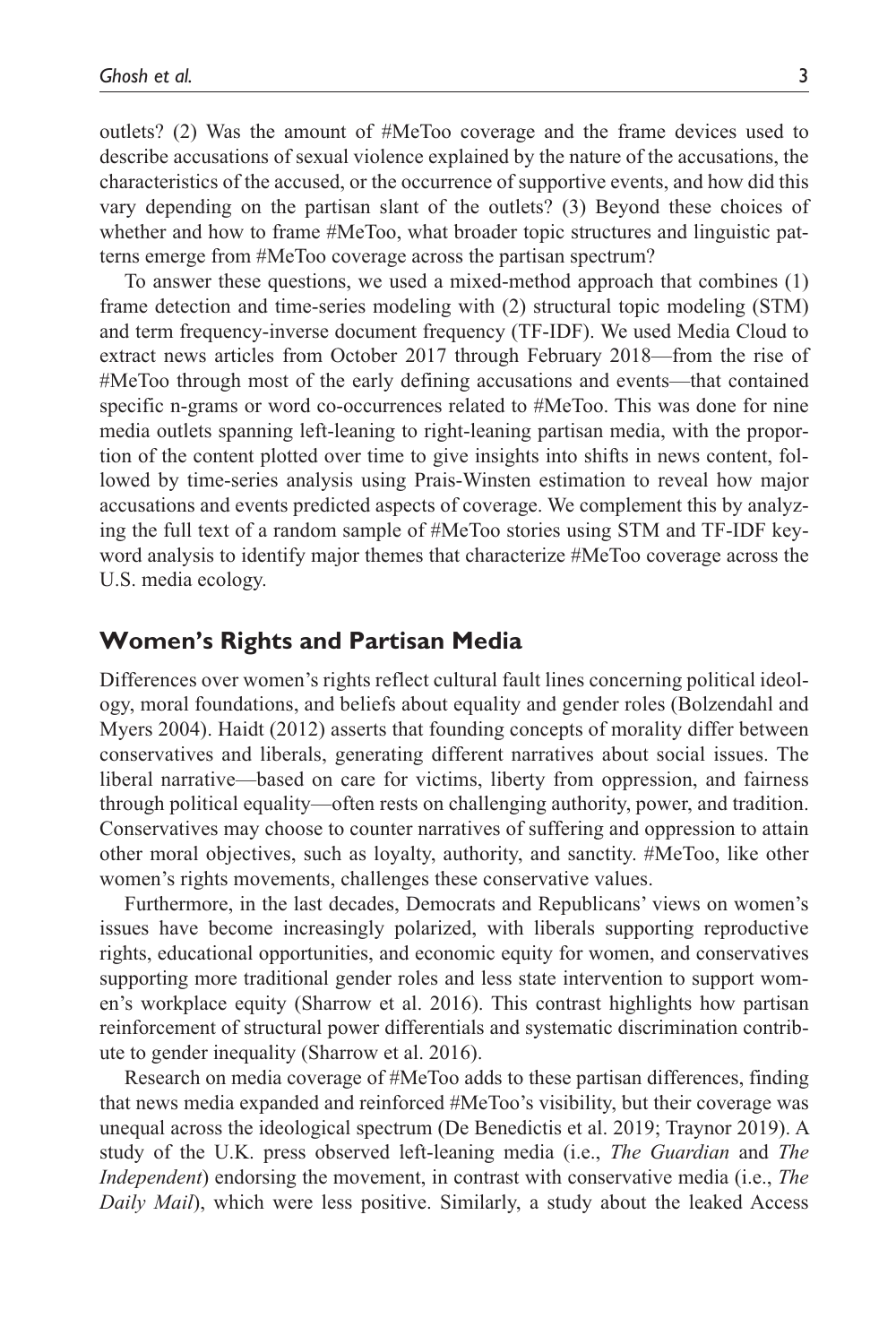Hollywood Tape, in which Mr. Trump made lewd remarks and boasted about sexual violence, found that right-leaning media had the highest levels of "rape myth acceptance," that is, blaming victims for attacks (Blumell and Huemmer 2019).

The narrative variation over different value priorities may be further amplified by the increasingly polarized American political-media system. Benkler et al. (2018) provide evidence of a distinct, rather isolated right-leaning ecosystem dominated by outlets like *Fox News* and *Breitbart*, set apart from the centrist and left-leaning media outlets. Analyzing co-patterns of partisan news sharing on Facebook and Twitter and cross-linking between media sources, this observational network approach has the advantage of not relying on human judgment—and its susceptibility to bias—when categorizing content as left, right, or center (see also Mukerjee et al. 2018; Webster and Taneja 2018 for related approaches).

Based on this approach, political blogs and online-only news organizations, like *HuffPost* and *Salon*, define left-leaning media (outlets scoring lower than −0.55 on their −1.0 to +1.0 partisanship scale), which act as an unequal counterweight to the right-leaning media in the *Breitbart*-*Fox News* nexus (outlets scoring greater than 0.55 as right-leaning on their −1.0 to +1.0 partisanship scale). Established news media, such as the *New York Times* and *CNN* (which are center-left) and the *Wall Street Journal* (which is center-right), exist in a broad center (with partisanship scores between −0.55 and 0.55), widely shared, and linked both by partisan audiences and media (Faris et al. 2017). The increased polarization in media, which arguably echoes, and perhaps feeds, larger trends of polarization among elites and publics (Wells et al. 2016) has driven increases in partisan coverage (Trilling et al. 2017). These imperatives should drive left-leaning outlets to cover #MeToo more aggressively (Meyers 1996).

## **Distorting Women's Issues and Sexual Violence**

Critiquing news coverage of women and women's issues has been a key aspect of feminist communication research, with the focal concerns being underrepresentation or misrepresentation by the media (e.g., Rakow and Kranich 1991), including framing feminism and feminists as illegitimate, deviant, and unrepresentative of women (van Zoonen and van Zoonen 1994). Since the 1970s, a frame of women as "victims of violence" has been foregrounded, including in domestic abuse and pornography coverage (Gallagher 2013). The most damaging representations imply that, "women who are sexually assaulted are somehow to blame for the violence, sometimes for just being in a space or asserting their sexual agency" (Carter et al. 2013).

The majority of coverage of sexual violence in media is highly event-focused, tending to concentrate on a specific person or incident rather than the larger structural/ societal issue behind violence against women (McDonald and Charlesworth 2013). This is consistent with research on news media's tendency to favor episodic over thematic framing and how this leads audiences to more often attribute responsibility for the problem to the target of the story (Iyengar 1991). Given that coverage of sexual harassment tends to focus on specific events rather than the structural problem, how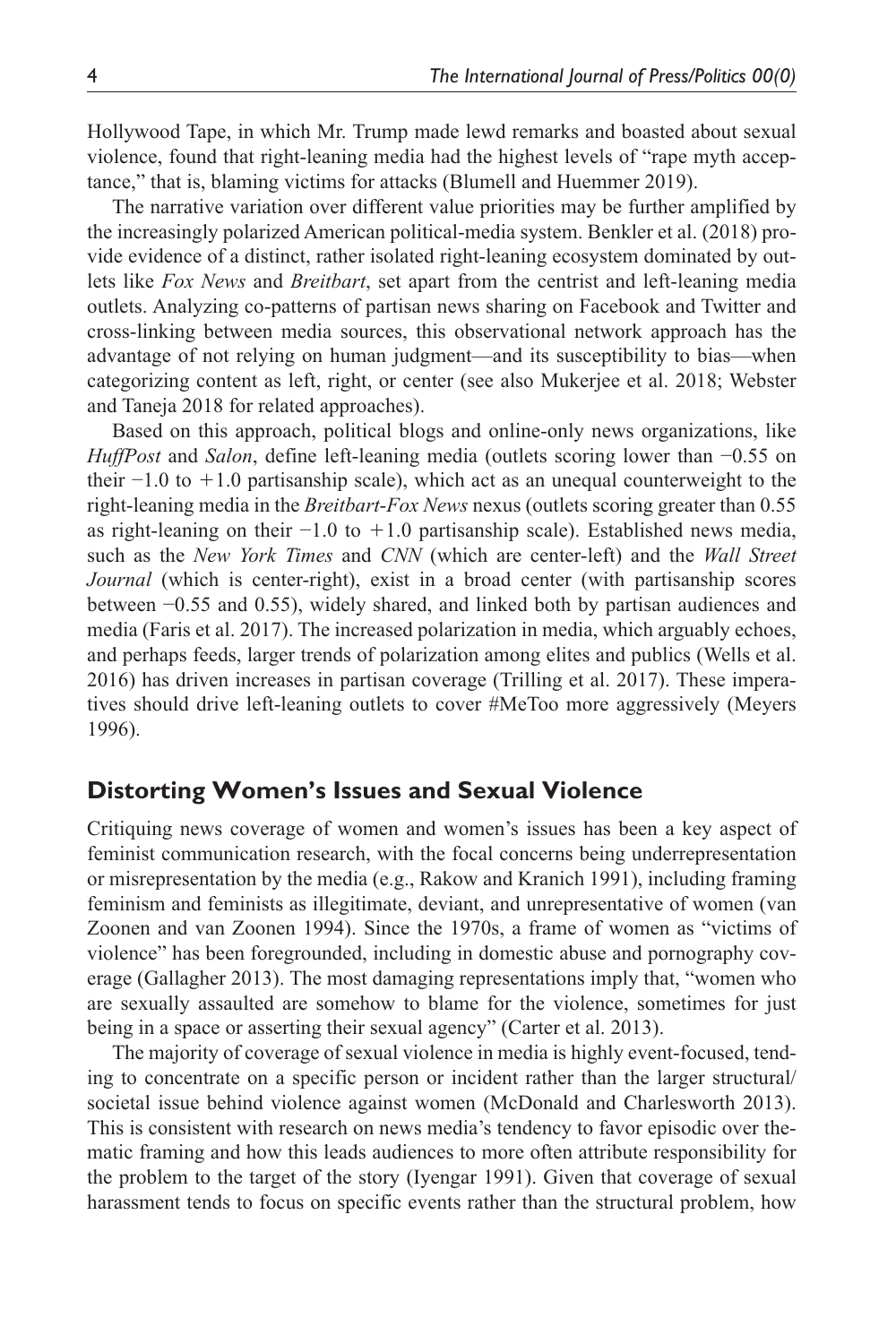media label acts of sexual violence—the discrete frame devices used by journalists to characterize the actions of the accused—will be particularly revealing.

## **Frames, Cues, and Linguistic Choices**

Framing theory finds its foundations in sociological (Gamson and Modigliani 1989; Goffman 1974) and psychological traditions (Zaller 1992). Linguistic choice is at the heart of both framing literatures, which have long connected elite cueing of issue labels, journalistic framing of news, and audience understanding of events (Entman 1993). Edelman (1993) was early to recognize the ideological contestation over the expressive and symbolic forms used to define events and issues. From this perspective, elites work to get certain labels adopted by journalists as a way to advance their preferred interpretation to foster a response among the public, or to mute one (e.g., the use of "terrorist" as opposed to "insurgent"). These shifts in language labels can sway the public's understanding of political issues (Entman 2004). These descriptive "categories" offered by political elites and expressed by journalists are carefully constructed rhetorical choices shaping "enthusiasms, fears and antagonisms" (Edelman 1993).

Bennett et al. (2006) extend this logic, contending that elite success in penetrating news coverage with their preferred labels "will narrow or widen depending on how officials respond to the story" (p. 470). For instance, in the Abu Ghraib scandal, the story quickly took on the narrative preferred by the U.S. government of isolated assaults carried out by just a few troops. Demonstrating how coverage is "constrained by mainstream news organizations' deference to political power," mainstream media briefly used the language of "torture," but it quickly gave way to frames emphasizing "abuse" and "mistreatment" (Bennett et al. 2006: 481).

However, constraint is not deterministic; journalists need not follow elite cues, instead rely on reportable facts or alternative frames. The contestation over issue labels is clearly intended to influence news framing, which concerns the organizing structure guiding the production of the news story as a whole. McLeod and Shah (2015: 4) argue that communication framing exists at different levels of a given message—"from the language cues used to label issues and groups to the news frames used to organize press accounts." Similarly, Walter and Ophir (2019) argue that "frame devices" (van Gorp 2010) include word choices, metaphors, and arguments that, when appearing repeatedly across time, can indicate framing choices of journalists. From this perspective, the linguistic choices that journalists make function as framing devices within the story. Elites hope to shape the labels and frames that define social issues, as do social movements, which work to advance language that mobilizes the public around injustices and emphasizes the severity of the issue (Benford and Snow 2000).

## **Framing Sexual Violence**

Past studies have uncovered patterns and routines in media coverage of sexual violence (Meyers 1996). Accordingly, we distinguish between three major frame devices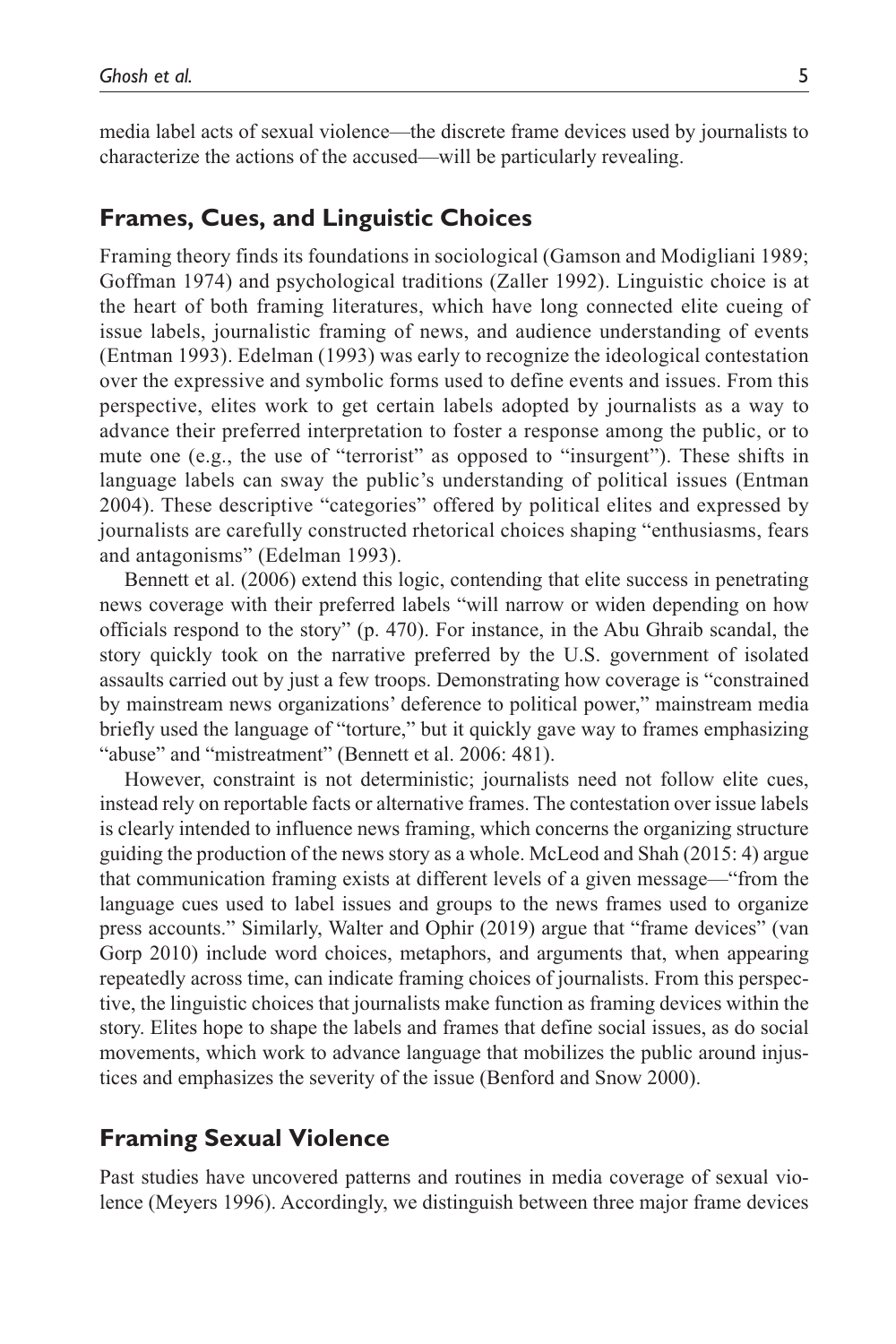as descriptors employed by media to cover #MeToo accusations: *sexual assault* (a criminal offense that includes unwanted sexual touching and forced sexual contact such as rape), *sexual harassment* (a civil rights offense that includes unwelcome sexual advances, requests for sexual favors, and other verbal or physical harassment of a sexual nature in the workplace or learning environment), and *sexual misconduct* (a non-legal term used informally to describe—some would say minimize—a broad range of inappropriate behaviors of a sexual nature). Like the shift from "torture" to "abuse" to "mistreatment" when reporting on Abu Ghraib (Bennett et al. 2006), these terms become naturalized as synonymous when reporting on sexual violence but reflect the contestation over the event's meaning and consequences. We contend that ideological differences in partisan media should be reflected in the frame devices used in #MeToo coverage.

Stories about *sexual assault* often depict the accused as harmful to society and the act as a serious crime. However, survivors are often portrayed within a virtuous/promiscuous duality, with coverage indirectly reinforcing commonly known "rape myths" in subtle ways (Sacks et al. 2018). The discourse surrounding *sexual harassment* highlights the particular occurrence as an individual situation, often ignoring the broader aspect of systematic gender inequality and workplace discrimination (McDonald and Charlesworth 2013). Furthermore, "classic" cases of quid pro quo sexual harassment are most reported, with the focus on scandalous allegations. Mahood and Littlewood (1997) also argue that such coverage tends to undermine public awareness about the seriousness of harassment by portraying the event as either a "harmless prank" or isolated act. In contrast, *sexual misconduct*, which was a frequent frame device in #MeToo discourse, was often used as a catch-all term indicating inappropriate workplace behavior of a sexual nature without characterizing it as a criminal or civil offense, minimizing the nature of the act.

Whether outlets assigned the correct label to the act of sexual violence based on the nature of the accusation certainly merits attention. While we do not consider all terms used to discuss sexual violence (e.g., "touched," "groped," or "raped"), we argue that the usage of different frame devices by journalists when covering similar events pertaining to #MeToo—sexual assault, sexual harassment, and sexual misconduct reflect ideological orientations.

The viral movement generated several events, including accusations against prominent celebrities, political figures, and other announcements and speeches that are major drivers of media attention. Understanding what circumstances drove outlets to use more serious language to describe sexual violence provides one layer of insight concerning reporting on #MeToo.

# **#MeToo Movement and Drivers of Media Attention**

Given that prominent politicians and administration officials faced allegations as a part of the #MeToo movement, research on partisan news coverage merits attention as it gives insight about expected partisan reporting patterns surrounding the issue. Political journalists at major news organizations tend to constrain their attention to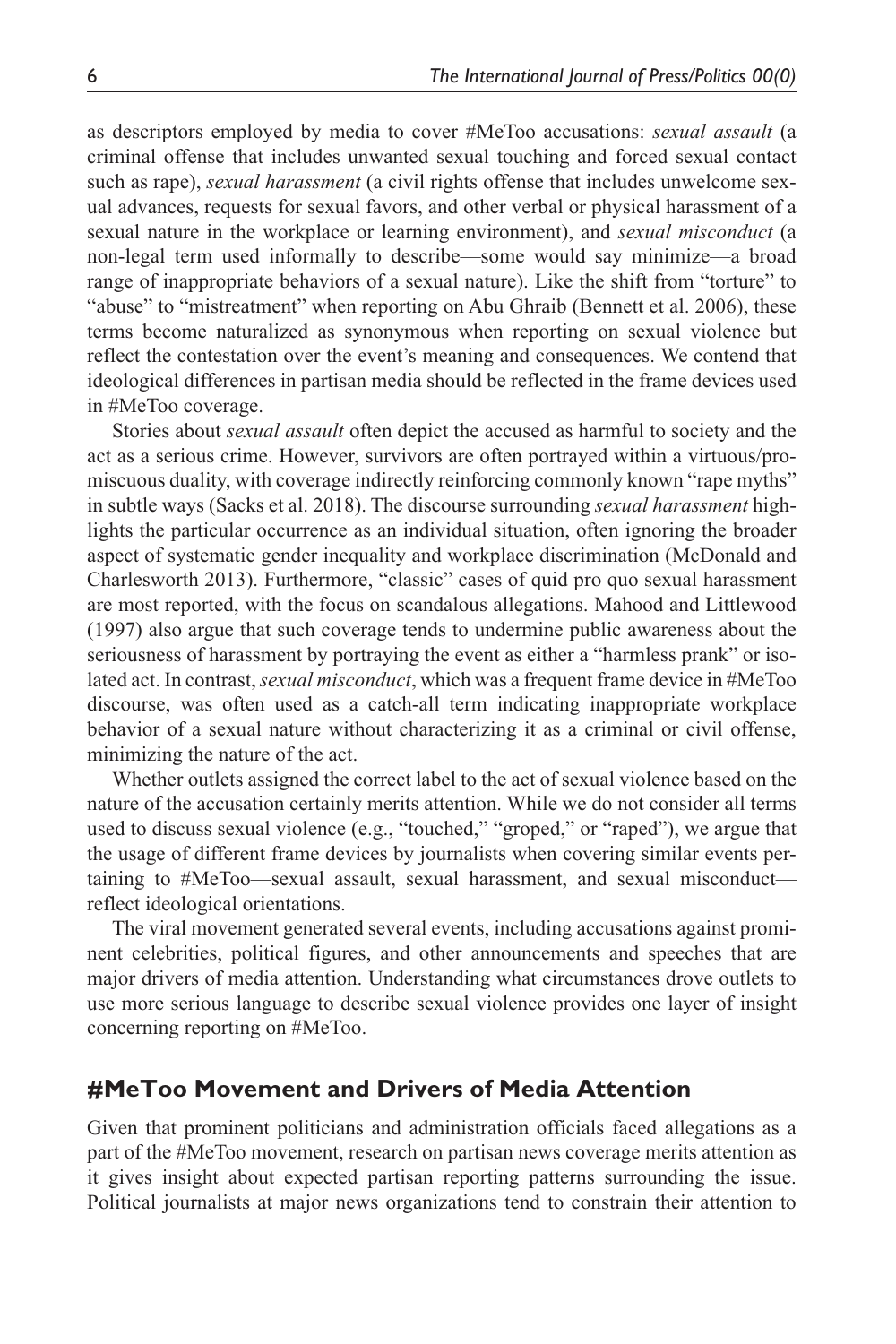"extraordinarily homogeneous kinds of news" (Sparrow 2006: 145) that overemphasizes events and actors within the D.C. beltway and emanate from what has been characterized as "a gendered echo chamber" (Usher et al. 2018: 338). Baumgartner and Chaqués Bonafont (2015) further argue that partisan media defend their chosen politicians by deemphasizing their bad press while highlighting negative stories about opposing political actors. A study of the 2016 U.S. election showed similar trends with the right-leaning media emphasizing Clinton's emails and the left emphasizing Trump and his misconduct (Jamieson 2020). Hence, minimizing sexual impropriety accusations aimed at partisan allies while amplifying them for partisan opponents would be an expected strategy within a polarized media system. While previous work has examined the influence of partisan viewpoints on political scandals connected to sexual misconduct (e.g. Shah et al. 2002), little work has examined coverage of a social movement fighting sexual violence spanning so many institutions.

The #MeToo movement also contained sensational details involving the entertainment industry and celebrity culture, which has a wide audience appeal (Van den Bulck et al. 2017). The initiating accusation against Harvey Weinstein, the originating tweet, and a number of the major supportive events—namely, Time's Up and Oprah's speech—centered on the entertainment industry, allowing the media to feed the audience's fascination with celebrity culture, especially involving young women and issues of power and vulnerability (Projansky 2014). While celebrity culture and scandals undoubtedly drive media attention (Van den Bulck et al. 2017), it seems particularly likely when an ongoing social movement is centered and launched by accusations surrounding entertainment professionals.

Finally, considering "the well-known problems for civic actors in asserting a steady presence in the mainstream news" (Waisbord 2011: 143), understanding how the #MeToo movement was able to sustain attention becomes more important. News media tend to cover formal, professional groups that mobilize supporters and employ established advocacy tactics (Andrews and Caren 2010). Many events supported #MeToo, from formal initiatives like Time's Up to the Women's March, potentially spurring coverage and conversation. Other traditional information subsidies (Gandy 1982) in the form of media announcements (i.e., Time Person of the Year) and major televised speeches (Oprah's speech when accepting the Cecil B. DeMille Award for Lifetime Achievement) also had the potential to encourage #MeToo coverage. We explore whether these events were able to gain media traction.

## **Research Hypotheses**

The questions of how partisan media covered the rise of the #MeToo movement and the frame devices used to cover sexual violence are important to understand, as is an examination of the triggers of #MeToo coverage and what prompted use of frame devices that emphasize the seriousness of sexual violence among journalists on the right, left, and center. Prior research suggests that right-leaning media outlets will deemphasize the #MeToo movement in line with the values and ideology of conservatism regarding sex roles and will make frame devices when discussing #MeToo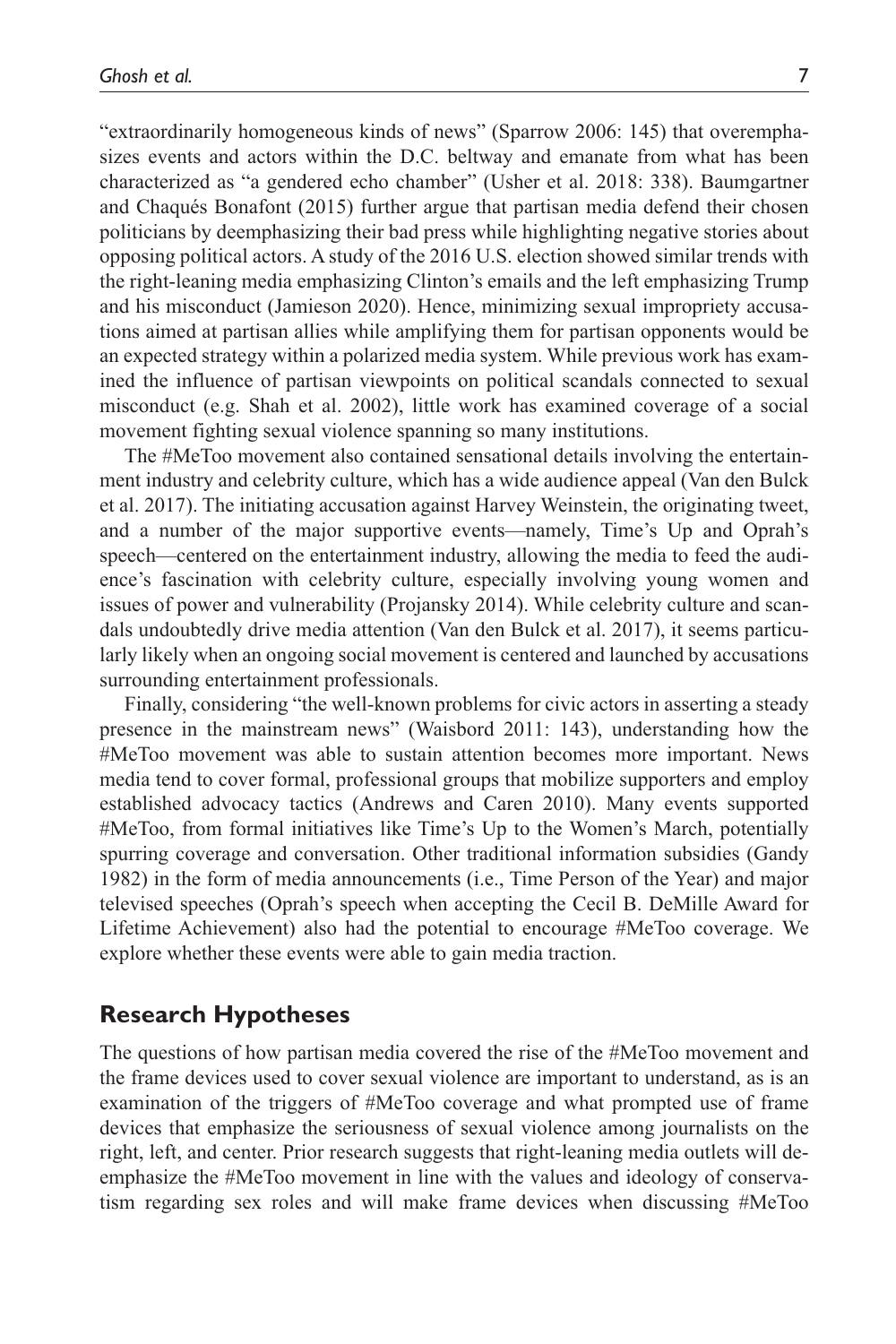accusations that reflect this ideology. The opposite will be true of progressive media outlets, who will emphasize the issue and elevate the seriousness of language used (Blumell and Huemmer 2019; De Benedictis et al. 2019).

But, when it comes to the triggers of these discourses, we certainly expect journalists and editors on the right, left, and center to respond to the seriousness of the accusations, especially those that involve claims of sexual assault or involve a victim that is a minor. These two categories of behavior are criminal acts and warrant more attention and serious language. Once this is accounted for, we expect these same media outlets to focus their attention on accusations against politicians, due to the routines of beltway journalism (Sparrow 2006), especially given the gendered nature of the story (Usher et al. 2018). We also expect partisan outlets to paint political opponents in a harsher light (Baumgartner and Chaqués Bonafont 2015).

We also expect accusations within the entertainment industry to draw outsized attention as a result of news imperatives to cover celebrity culture, especially when the focus of the story is salacious or scandalous (Van den Bulck et al. 2017). Staged media events and other rallying calls intended to support the movement should also be the basis for journalistic attention, especially if they center on celebrity culture (Couldry and Markham 2007).

More generally, we expect differences in topical emphasis concerning #MeToo coverage across the partisan spectrum beyond these differences, spurred by particular events or accusations. The partisan orientation of outlets should guide their emphasis on specific themes in ways that support their ideological orientation, with left-leaning media emphasizing the severity and scope of sexual violence more than right-leaning.

These issues lead to the following hypotheses:

**Hypothesis 1 (H1):** #MeToo will receive differential attention across partisan media, with ideologically liberal outlets (a) devoting a higher proportion of their overtime coverage to the topic and (b) using frame devices that emphasize the seriousness of sexual violence at a higher proportion in their overtime coverage.

**Hypothesis 2 (H2):** All other things being equal, over time changes in coverage of #MeToo and frame devices concerning sexual violence will be triggered by (a) accusations against politicians, with partisan media increasing its intensity when focusing on accusations against political opponents, and (b) accusations and events centering on the entertainment industry.

**Hypothesis 3 (H3):** Beyond temporal patterns, partisan media will be more likely to focus on topics that boost their ideological positions, with left-leaning media more likely to feature language patterns that heighten the severity of the problem and take the perspective of survivors, and right-leaning media more likely to deemphasize the severity of #MeToo through softened language.

# **Method**

This study uses a mixed-method approach to examine theoretically driven concepts as well as data-driven unsupervised findings. We employed Prais-Winsten estimation,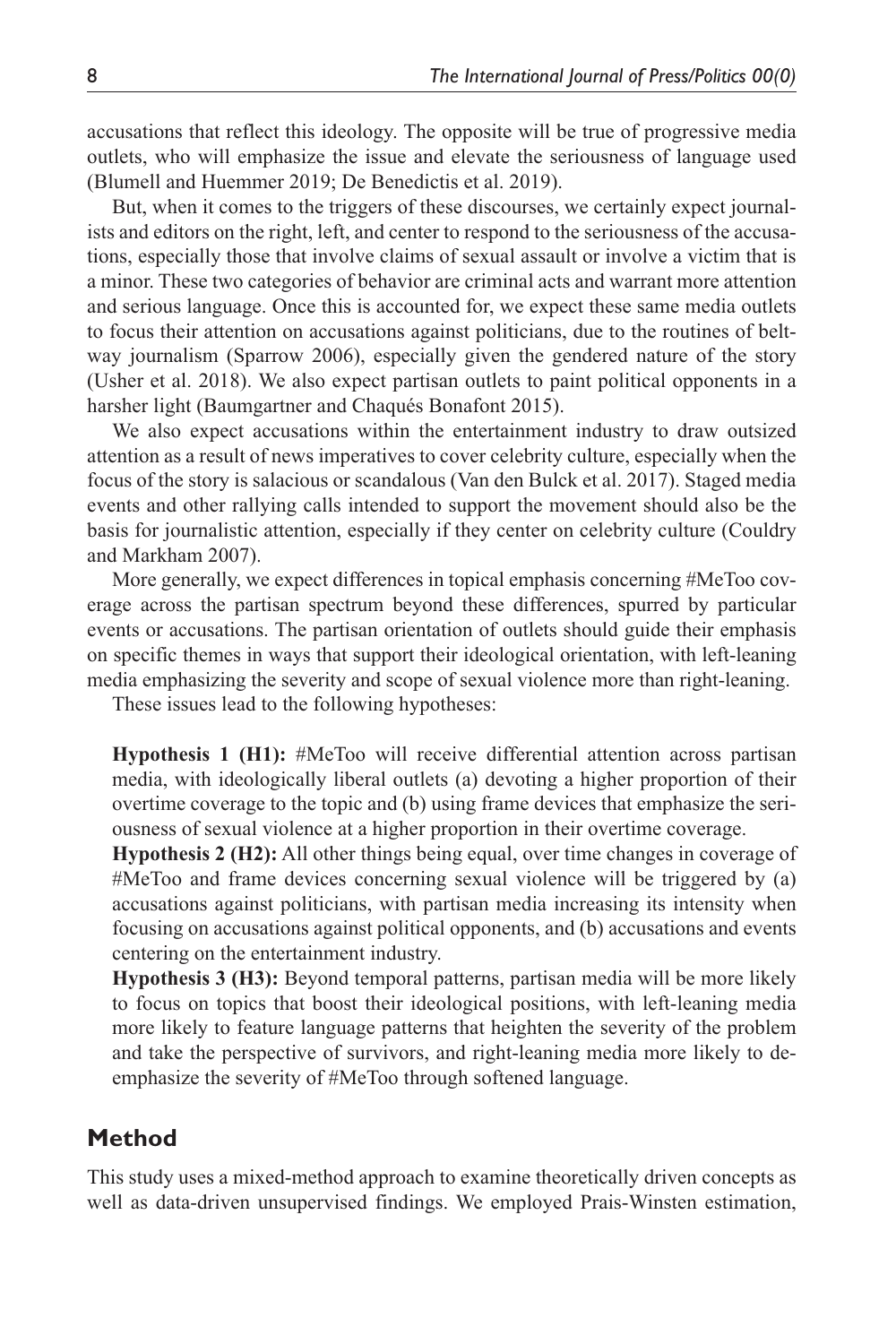STM, and TF-IDF to address the research hypotheses. We relied on three data sets spanning October 1, 2017, through February 28, 2018: (1) a timeline of major #MeToo accusations and events, (2) a time-series of daily article counts using #MeToo-related language drawn from nine news outlets, and (3) the full text of a random sample of news articles focusing on #MeToo.

## *Event Timeline Data Set*

Major accusations and supportive events were included in the timeline if they (1) received attention in at least two of four major news outlets (*CNN, Fox News, The New York Times*, and *The Wall Street Journal*) collected from the Media Cloud database and/or (2) were referenced in the multiple #MeToo movement timelines produced by Vox,<sup>1</sup> The Chicago Tribune,<sup>2</sup> The Sydney Morning Herald,<sup>3</sup> and Refinery29.<sup>4</sup> Although there were many other accusation and events, these limiting criteria assured the focus of the analysis was on the most high-profile moments.

Through this process, we identified twenty-one major events, and these fell into two categories. First, there were seventeen *major accusations*, starting from Harvey Weinstein on October 5, 2017, to Rob Porter on February 6, 2018. Second, there were four focal events that, in different ways, engaged the movement and were considered *supportive events* (i.e., *Time* magazine's naming of "Silence Breakers" as Person of the Year, Launch of Time's Up, Oprah Winfrey's speech, and 2018 Women's March). These twenty-one major events are detailed in the Supplementary Information File, Table A1.

*Accusations.* A team of three researchers coded key characteristics of all the major accusations to construct "ground truth" event features to complete agreement. The researchers used online news sources and judicial proceedings available online (see Suk et al. 2019 for a similar event data set methodology). These included features of the accusation and accused.

*Minor victim.* Accusations involving a minor or minors as victims, as determined by the law of the jurisdiction in question, were coded as 1, or not, coded as 0.

*Sexual assault.* Accusations including claims of sexual assault were coded as 1, in contrast with accusations involving sexual harassment or misconduct, which were coded as 0.

*Occupation of the accused.* The accused individuals were categorized into different occupational categories including "entertainment" (professionals in the field of film, television, comedy, sports, and music), "politics" (national political candidates, officeholders, and officials), "journalism" (professionals in the field of print and broadcast journalism), and "other" (professionals in the field of fashion, technology, hospitality, corporate world, judiciary, or the academy, etc.). The classification of the seventeen major accusations can be found in the Supplementary Information File.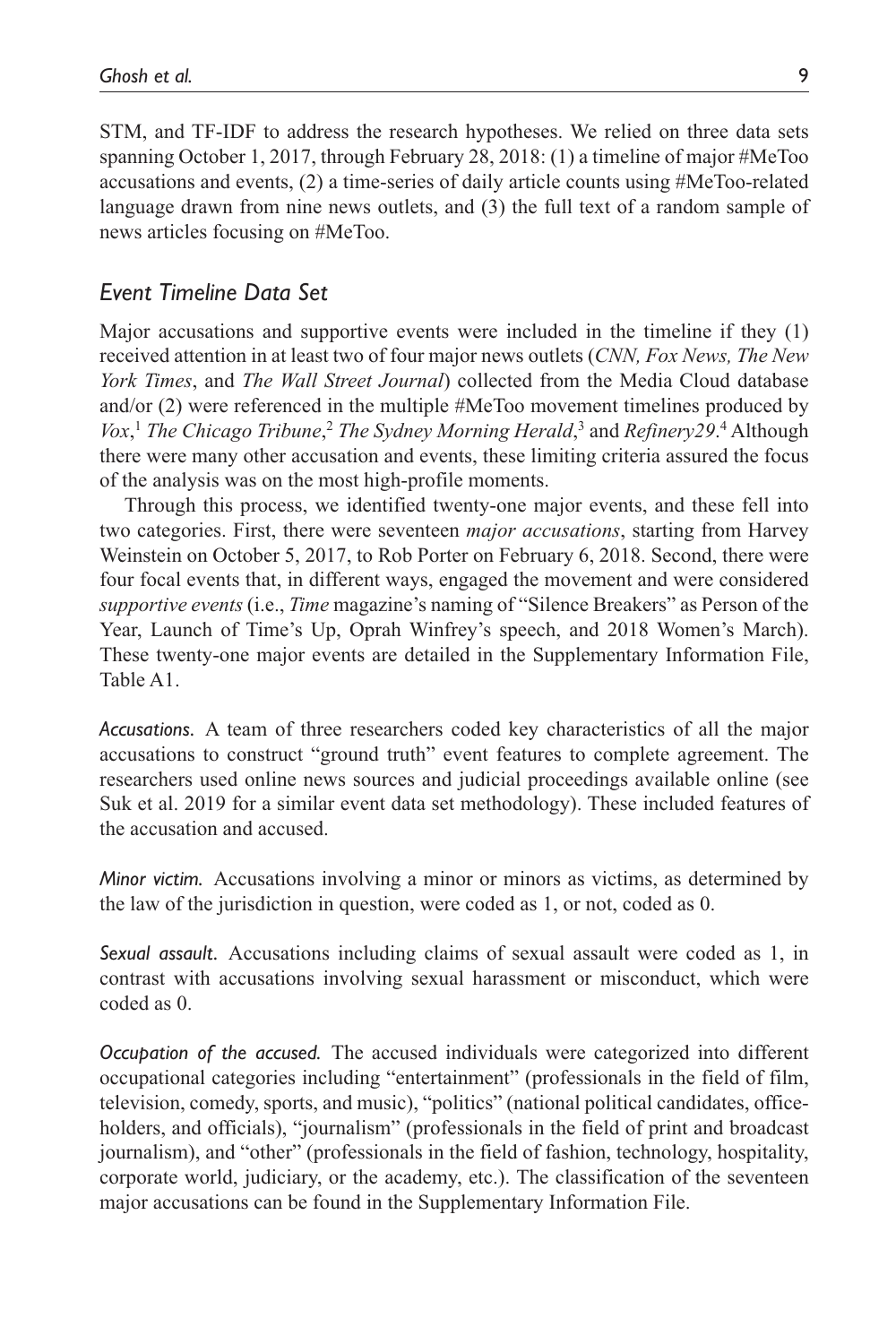As partisan media differ in the coverage of political actors by their ideological orientation (Baumgartner and Chaqués Bonafont 2015), politicians were subcategorized as Democrat or Republican. Entertainment industry accusations were also merged for testing. Thus, we created three dummy variables: *Entertainment Accused, Democrat Accused*, and *Republican Accused*, with accusations directed at individuals in each category coded as 1.

*Supportive events.* We created independent dummy variables for each major event supporting the movement for the date it occurred. This included *Time* magazine's naming of "The Silence Breakers" as Person of the Year, the launch of Time's Up, the Golden Globe Awards featuring the speech by Oprah Winfrey, and the 2018 Women's March.

### *National News Coverage Data Set*

Our news coverage data set consisted of daily counts of articles appearing across nine U.S. news outlets between October 1, 2017, and February 28, 2018, as well as a subsample of the full text of articles focusing on #MeToo. We used the Media Cloud [\(https://mediacloud.org/](https://mediacloud.org/)) archive to extract daily counts of articles that mentioned specific n-grams or contained specific patterns of word co-occurrence: (1) (metoo OR "me too movement") AND (metoo OR "me too movement"), (2) "sexual misconduct," (3) "sexual harassment" OR "sexually harassed" OR "sexually harassing," and (4) "sexual assault" OR "sexually assaulted" OR "sexually assaulting."

The article counts were retrieved from nine news sources representing a spectrum of widely consumed news sources. We defined the partisan slant of outlets according to the report by Faris et al. (2017), which scored news sources on a  $-1.0$  to  $+1.0$  partisanship scale derived using the sharing patterns of Twitter users who retweeted Trump or Clinton during the 2016 U.S. election (see also Bakshy et al. 2015). We then classified outlets scoring less than −0.55 in partisanship as left-leaning, those scoring between −0.55 and 0.55 as centrist, and those greater than 0.55 as right-leaning. This approach yielded 5,870 articles from left-leaning, 8,400 articles from centrist, and 4,780 articles from right-leaning media (see the Supplementary Information File, Table A2 for details).

Next, we drew the full text of a random 15 percent sample of news articles published by the nine U.S. news outlets that mentioned "metoo" OR "me too movement" twice. We used *rvest* package in R to scrape the original article data, deleted any foreign-language articles (French from *Huffington Post*, and Spanish from the *New York Times* and *CNN*), and removed news briefings, resulting in our final full-text sample consisting of 2,558 articles: 970 from the left-leaning, 897 from the centrist, and 691 from the right-leaning sources. Our content validation process (intercoder percentage agreement =  $96.7$  percent, Krippendorf's alpha = .93) confirmed that only about 10 percent of the articles used the keyword "metoo" in passing (see the Supplementary Information File, Figure A1 for details).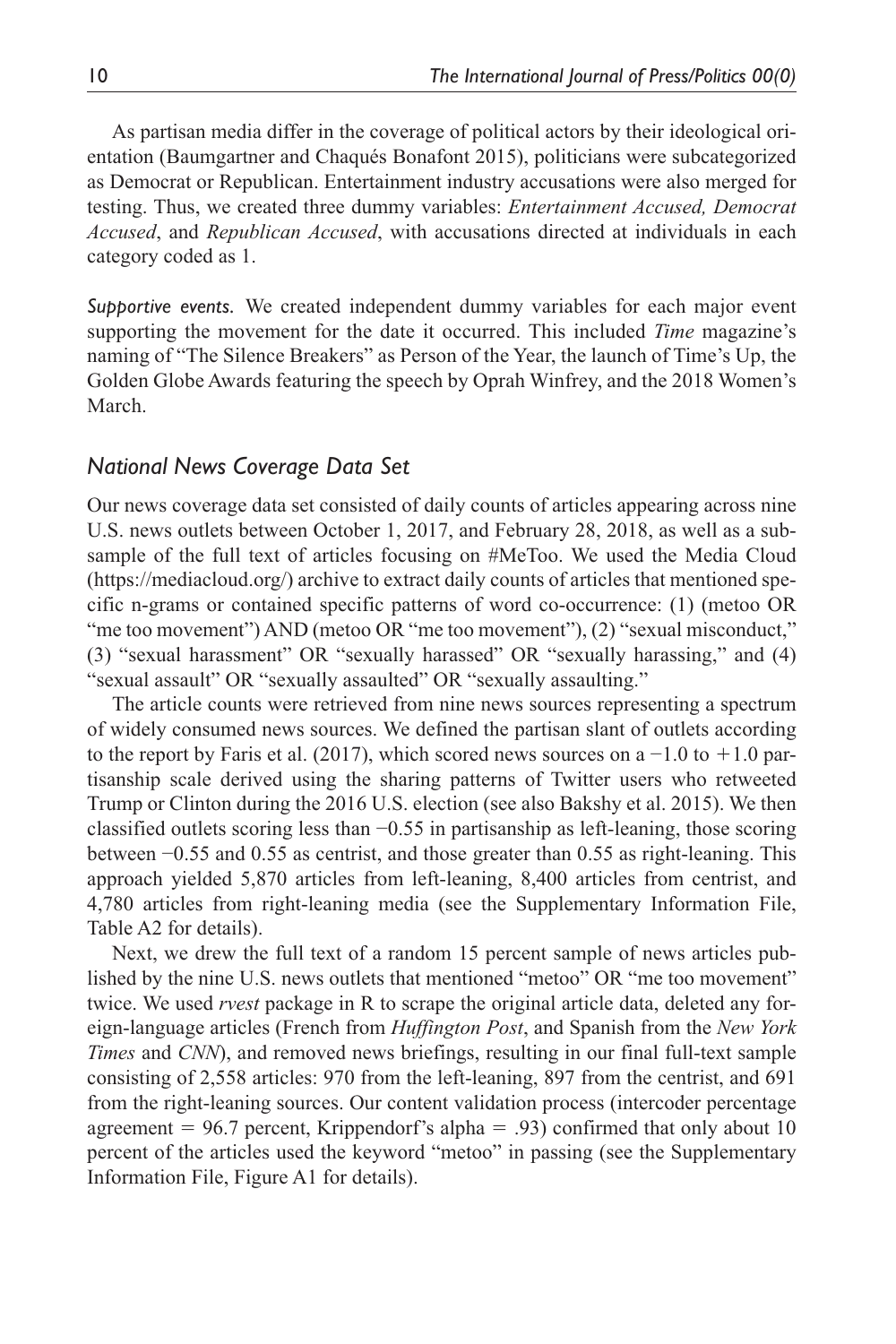### *Analytic Strategy*

To test  $H1(a)$  and  $H1(b)$ , we first plotted the trends in attention to #MeToo and the prominence of different frame devices of sexual violence in news reporting across the political spectrum. To account for the "news hole" of each outlet, we relied on Media Cloud information of daily story counts published by each outlet on each date. By treating this as the denominator in our calculations of proportion of overtime coverage, we were able to estimate the amount of coverage dedicated to #MeToo or specific frame devices relative to the output of each outlet.

To test H2(a) and H2(b), we used Prais-Winsten estimation of our event timeline against these time trends of news attention and language use. Specifically, we used the daily article counts as the dependent variable, and the event features as the independent variable, while controlling for the "news hole" of each outlet. After accounting for the autocorrelation and weekly "seasonality" in the data (for more information, see the Supplementary Information File, Figure A1), we estimated the effects of events on the volume of discourse on a particular day. More specifically, we used Prais-Winsten models for our regressions, which involves fitting at AR(1) model along with a sevenday seasonal component to the time-series of the volume of discourse, followed by running simultaneous regressions on the residuals obtained from the time-series model fit (for additional details on this approach, see Suk et al. 2019; Wells et al. 2016; Zhang et al. 2019).

To address H3, we conducted STM (Roberts et al. 2014) and calculated TF-IDF scores, allowing us to explore topics and themes used in the news coverage by leftleaning, centrist, and right-leaning media. STM is a widely used computational content-analysis technique (Roberts et al. 2014) that relies on a "bag-of-words," unsupervised approach to infer the latent topical structure based on word co-occurrence in textual data. Words that tend to co-occur in the same documents share thematic meaning. At the core of topic modeling is a hypothetical generative statistical process that "mimics" the writing process, with the assumption that documents are produced from latent topical structure and each topic is characterized by a probability distribution over a corpus of words (Blei et al. 2003).

After standard data-cleaning processes, a part-of-speech (POS) tagging technique was applied, identifying and retaining all of the words that are nouns and verbs to improve topic coherence, reduce model training time, and offer the advantage of efficiently generating more coherent and meaningful document clusters (Martin and Johnson 2015). Finally, after modeling, we compared models with a broad range of k  $(2-100)$  to detect the optimal number of topics. A combination of quantitative statistics and qualitative assessment resulted in a decision of 16 topic structures (see the Supplementary Information File, Figure A1 for details on model evaluation criteria).

To further reveal how topics are connected into larger themes, or frame packages, we employ community detection techniques to identify clusters of topics based on similarity measure. This approach, as outlined in Walter and Ophir (2019), maps topics into a network structure based on their occurrence within documents. Each topic is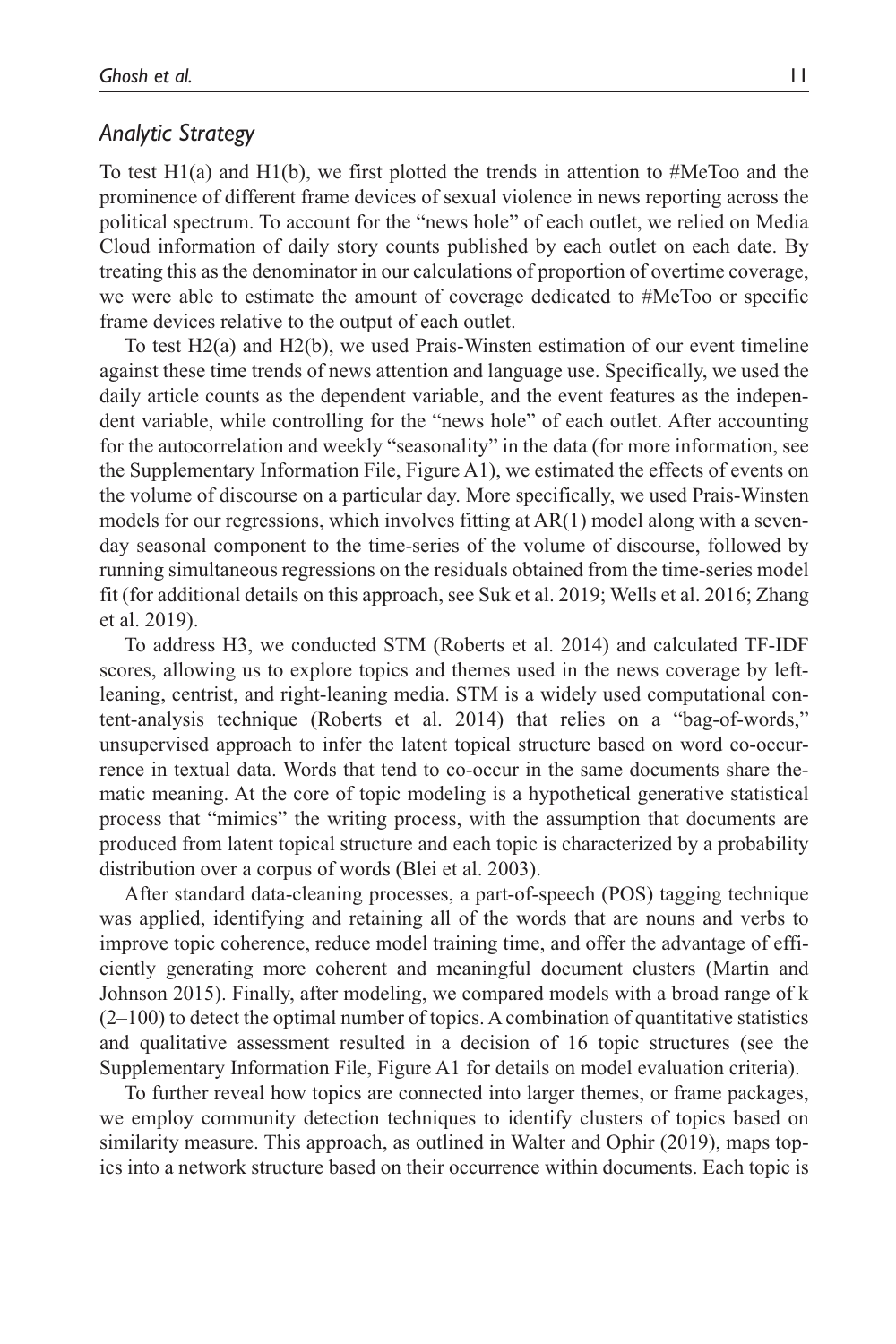

**Figure 1.** Proportion of daily articles containing #MeToo linguistic choices (smoothed and unsmoothed) for left-leaning (blue), centrist (yellow), and right-leaning (red) media.

graphically represented as a node, with the relationship between them (i.e. their occurrence within documents) as edges (Baden 2018). By inductively clustering topics identified in STM using community detection, we aim to further reveal the inter-topic connections and topic-communities structure, moving from specific topics as recurring linguistic elements to broader themes that reflect constellations of topics within a semantic network structure.

Finally, we calculated the TF-IDF scores and compared them across news outlets. Unlike simple word frequency calculations, TF-IDF enabled us to retain important words that uniquely contribute to a specific corpus, identifying distinct language use patterns in #MeToo coverage across different outlets.

# **Results**

# *Proportional Trend Analysis*

To address  $H1(a)$  and  $H1(b)$ , Figure 1 plots the relative attention to #MeToo and the presence of n-grams denoting frame devices concerning sexual violence overtime, along with their smoothed versions, across the media spectrum, showing the fraction of stories that contained a particular frame device out of all the stories published on each day. The first panel reveals that the left-leaning media dedicated more of its content to #MeToo  $(n = 1,080$  stories) than centrist  $(n = 1,029$  stories) or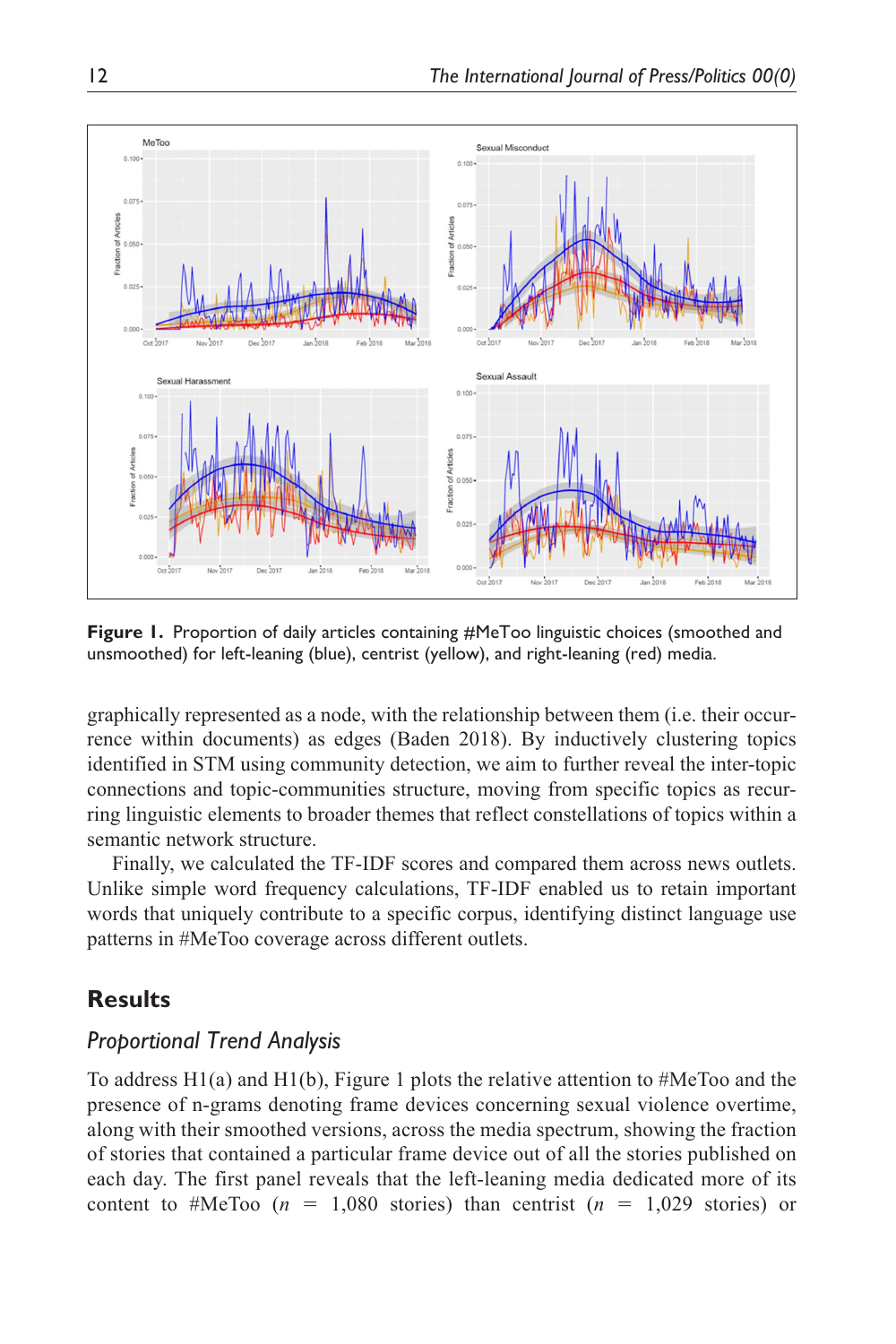right-leaning media ( $n = 760$  stories), with centrist media closing the gap after the first three months (also see the Supplementary Information File, Table A2). The same pattern is true, though more amplified, for the use of the frame devices of "assault," "harassment," and "misconduct." All three are given more "share-of-voice" in leftleaning media outlets than centrist or right-leaning outlets. Moreover, across the right, left, and centrist media, these frame devices decreased over time, while mentions of the #MeToo movement increased over time. These patterns provide support for  $H1(a)$  and  $H1(b)$ , with left-leaning media dedicating more attention and seriousness to #MeToo.

### *Time-Series Analysis*

Table 1 reveals that coverage of the #MeToo movement across media is driven more by supportive events than accusations. Even serious accusations, whether rising to sexual assault or involving minors, did not stoke more coverage across these outlets. However, the left-leaning coverage of #MeToo rose when a Republican, but not when a Democrat, was accused. The same was not true for centrist or right-leaning media, which did not dedicate additional attention to #MeToo when politicians were accused. This offers weak support for H2(a).

In contrast, the Golden Globes and Oprah Winfrey's speech were drivers of coverage across left-leaning, centrist, and right-leaning media. The *Time* magazine's "Person of the Year" sparked coverage in left-leaning media, but not centrist or right-leaning media. Notably, across all models of media coverage, the Women's March and the Time's Up initiative failed to generate additional #MeToo coverage, and the same can be said of accusations centering on the entertainment industry, suggesting little support for H2(b), besides the Golden Globes.

Table 2 reveals how use of both *sexual assault* and *sexual harassment* as a descriptor was only significant within left-leaning media when spurred by coverage of accusations against Republican politicians. Finally, in the case of *sexual misconduct*, the coefficients for all media were significant. In sum, left-leaning media used more elevated sexual violence language when focusing on accusations against Republican political opponents, providing some additional support for H2(a). In fact, while the right-leaning media favored the milder term of sexual misconduct, their use of it was nonetheless spurred by accusations against Republicans, possibly countering the more serious framing of the accusation by left-leaning outlets.

## *Structural Topic Modeling*

STM revealed sixteen topics and themes used in #MeToo news coverage by partisan media (Figure 2). The generated topics were labeled based on three types of information: each topic's top words (highest probability to be included in the topic), top FREX words (top exclusive words for each topic), and representative texts (articles with the highest theta scores) (Roberts et al. 2014). We conducted manual validation of a random sample for each topic (see the Supplementary Information File, Table A3).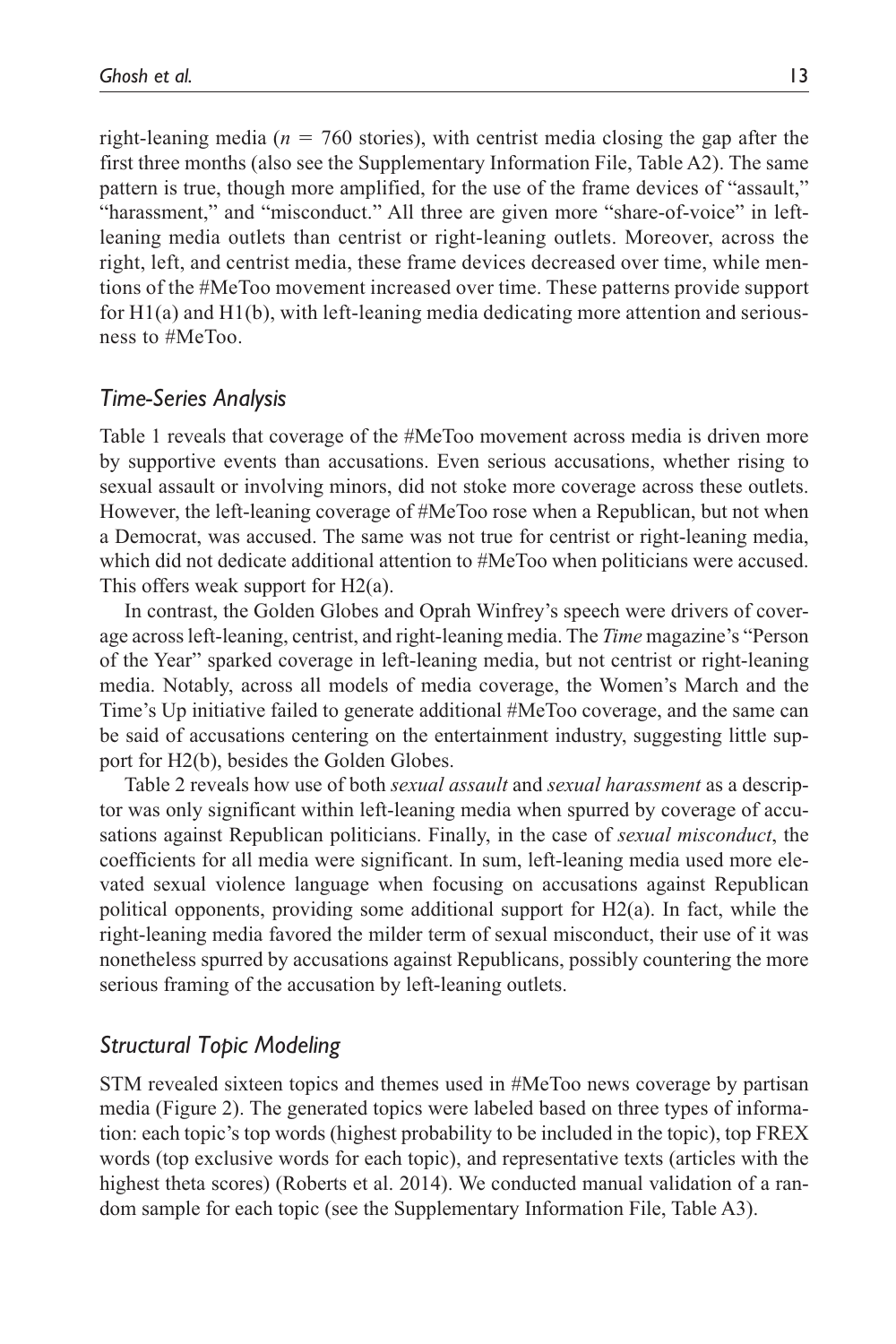|                                |            | #MeToo     |            |
|--------------------------------|------------|------------|------------|
|                                | Left       | Center     | Right      |
| Nature of accusation           |            |            |            |
| Minor victim                   | $-0.23$    | 3.54       | 2.83       |
|                                | (2.82)     | (3.38)     | (2.81)     |
| Sexual assault                 | $-2.03$    | 1.19       | $-2.29$    |
|                                | 2.38       | (2.86)     | (2.37)     |
| Characteristics of the accused |            |            |            |
| Entertainment accused          | $-1.96$    | $-3.90$    | $-0.97$    |
|                                | (1.8941)   | (2.278)    | (2.28)     |
| Democrat accused               | 6.67       | $-2.23$    | $-0.41$    |
|                                | (4.12)     | (4.95)     | (4.96)     |
| Republican accused             | $5.47*$    | 0.37       | 0.37       |
|                                | (2.59)     | (3.12)     | (3.12)     |
| Supportive events              |            |            |            |
| Golden Globes                  | $21.09***$ | $17.54***$ | $11.31**$  |
|                                | (4.13)     | (4.9710)   | (4.12)     |
| <b>Time Magazine</b>           | $21.29***$ | 6.92       | 2.73       |
|                                | (4.16)     | (4.9674)   | (4.14)     |
| Time's Up                      | 0.66       | 0.10       | 1.61       |
|                                | 4.15)      | (4.9807)   | (4.13)     |
| Women's March                  | 2.22       | 7.07       | $-1.71$    |
|                                | (4.14)     | (4.9722)   | (4.11)     |
| Total volume of articles       | $0.005**$  | 0.007***   | $0.004**$  |
|                                | (0.001)    | (0.0016)   | (0.001)    |
| Constant                       | $-2.78**$  | $-4.76***$ | $-3.64***$ |
|                                | (0.97)     | (1.12)     | (1.22)     |
| Adjusted $R^2$                 | .3113      | .1704      | .0708      |

**Table 1.** Concurrent (No Lag) Regression Models after Prais-Winsten Estimation Predicting Articles Mentioning #MeToo Twice across Three Media Categories Controlling for Total Article Volume.

*Note.* Cells report unstandardized regression coefficients. Standard errors are in parenthesis.  $*_{p}$  < .05.  $*_{p}$  < .01.  $*_{p}$  < .001.

The topics are further clustered into four broader themes based on their occurrence within documents using *spinglass community detection algorithm* in network analysis (see Walter and Ophir 2019 for details) (Figure 3). The first media frame package centers on the implications of #MeToo for the celebrity culture and fashion world, including supportive events (Golden Globe: 7.19 percent; Film/Oscar: 4.34 percent; Music/Grammys: 3.52 percent), gender issues in the arts (Art/Fashion/Culture: 4.69 percent), as well as high-profile accusations against Hollywood big names (Entertainment accusations: 9.77 percent). The second media frame package shares a thematic focus on political figures and entities such as Trump/White House (11.92 percent), Legislators (7.08 percent), and Bill Clinton (0.12 percent). The third media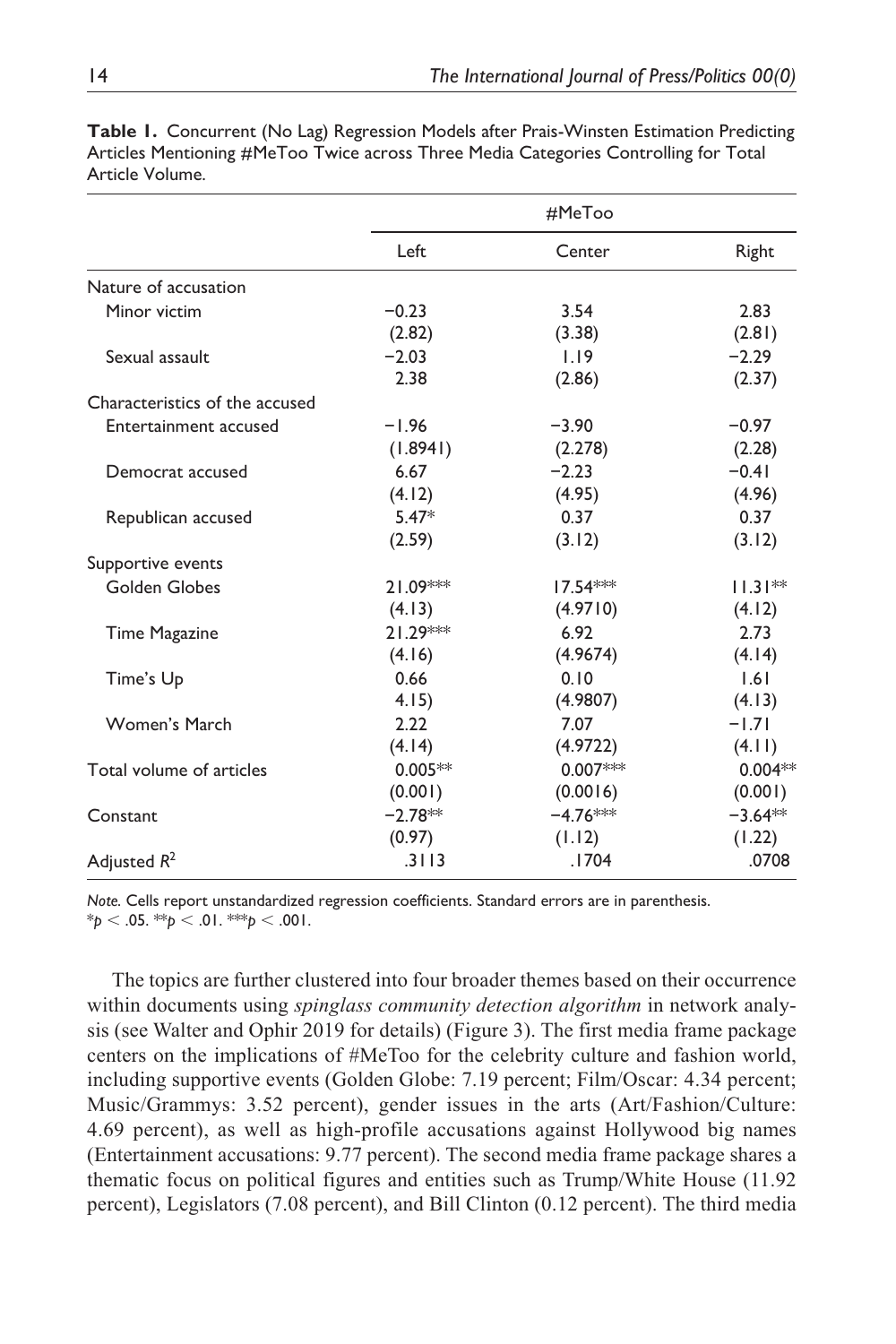| Three Media Categories Controlling for Total Article Volume.<br>Table 2. |                                                               |                                                                                                                                            |                                   |                                                                                                                                                  | Concurrent (No Lag) Regression Models after Prais-Winsten Estimation Predicting Articles Mentioning #MeToo Twice across |                                                                                                                                                                                                                                                                                                             |                                                                                                                                                                                                                                                                                                               |                                                                                                                                                                                                                                                                                                               |                                                                       |
|--------------------------------------------------------------------------|---------------------------------------------------------------|--------------------------------------------------------------------------------------------------------------------------------------------|-----------------------------------|--------------------------------------------------------------------------------------------------------------------------------------------------|-------------------------------------------------------------------------------------------------------------------------|-------------------------------------------------------------------------------------------------------------------------------------------------------------------------------------------------------------------------------------------------------------------------------------------------------------|---------------------------------------------------------------------------------------------------------------------------------------------------------------------------------------------------------------------------------------------------------------------------------------------------------------|---------------------------------------------------------------------------------------------------------------------------------------------------------------------------------------------------------------------------------------------------------------------------------------------------------------|-----------------------------------------------------------------------|
|                                                                          |                                                               | Sexual Misconduct                                                                                                                          |                                   |                                                                                                                                                  | Sexual Harassment                                                                                                       |                                                                                                                                                                                                                                                                                                             |                                                                                                                                                                                                                                                                                                               | Sexual Assault                                                                                                                                                                                                                                                                                                |                                                                       |
|                                                                          | Left                                                          | Center                                                                                                                                     | Right                             | Left                                                                                                                                             | Center                                                                                                                  | <b>Right</b>                                                                                                                                                                                                                                                                                                | Left                                                                                                                                                                                                                                                                                                          | Center                                                                                                                                                                                                                                                                                                        | Right                                                                 |
| Nature of accusation                                                     |                                                               |                                                                                                                                            |                                   |                                                                                                                                                  |                                                                                                                         |                                                                                                                                                                                                                                                                                                             |                                                                                                                                                                                                                                                                                                               |                                                                                                                                                                                                                                                                                                               |                                                                       |
| Minor victim                                                             |                                                               | 2.26                                                                                                                                       | 7.88                              | $-13.48$                                                                                                                                         | 4.90                                                                                                                    |                                                                                                                                                                                                                                                                                                             | 5.19                                                                                                                                                                                                                                                                                                          |                                                                                                                                                                                                                                                                                                               |                                                                       |
|                                                                          | $3.41$<br>$(7.61)$<br>$(0.60)$<br>$(6.43)$                    |                                                                                                                                            | $(6.30)$<br>$9.04$<br>$(5.33)$    | $(15.86)$<br>$-15.65$<br>$(13.39)$                                                                                                               | (12.13)                                                                                                                 | (14.27)                                                                                                                                                                                                                                                                                                     | $(5.27)$<br>$7.34$<br>$(4.45)$                                                                                                                                                                                                                                                                                | $13,90$<br>$13,90$<br>$2,90$<br>$2,90$                                                                                                                                                                                                                                                                        | 8<br>8<br>9<br>9 7 8<br>9 9 8<br>9 9 8                                |
| Sexual assault                                                           |                                                               |                                                                                                                                            |                                   |                                                                                                                                                  |                                                                                                                         |                                                                                                                                                                                                                                                                                                             |                                                                                                                                                                                                                                                                                                               |                                                                                                                                                                                                                                                                                                               |                                                                       |
|                                                                          |                                                               | $(4.66)$<br>$-1.43$<br>$(3.94)$                                                                                                            |                                   |                                                                                                                                                  | $-6.996$<br>$(10.26)$                                                                                                   | $-14.80$<br>(12.04)                                                                                                                                                                                                                                                                                         |                                                                                                                                                                                                                                                                                                               |                                                                                                                                                                                                                                                                                                               |                                                                       |
| Characteristics of                                                       |                                                               |                                                                                                                                            |                                   |                                                                                                                                                  |                                                                                                                         |                                                                                                                                                                                                                                                                                                             |                                                                                                                                                                                                                                                                                                               |                                                                                                                                                                                                                                                                                                               |                                                                       |
| Entertainment                                                            | 0.91                                                          | $-1.14$                                                                                                                                    |                                   |                                                                                                                                                  | $-0.08$                                                                                                                 | 9.74                                                                                                                                                                                                                                                                                                        |                                                                                                                                                                                                                                                                                                               |                                                                                                                                                                                                                                                                                                               |                                                                       |
| accused                                                                  | $(5.12)$<br>6.50                                              | $(3.14)$<br>$-8.34$                                                                                                                        | $-0.22$<br>$(4.26)$<br>$(4.19)$   |                                                                                                                                                  | $(8.18)$<br>$25.20$                                                                                                     | $(9.62)$<br>38.36                                                                                                                                                                                                                                                                                           | $4.20$<br>$4.54$<br>$8.33$                                                                                                                                                                                                                                                                                    | $7.33$<br>$7.36$<br>$7.36$<br>$7.4$<br>$7.54$<br>$7.4$<br>$7.54$<br>$7.54$<br>$7.54$                                                                                                                                                                                                                          |                                                                       |
| Democrat                                                                 |                                                               |                                                                                                                                            |                                   |                                                                                                                                                  |                                                                                                                         |                                                                                                                                                                                                                                                                                                             |                                                                                                                                                                                                                                                                                                               |                                                                                                                                                                                                                                                                                                               |                                                                       |
| accused                                                                  | $(11.14)$<br>26.54***                                         | $(6.84)$<br>15.80***                                                                                                                       | $(9.24)$<br>$(6.83**$<br>$(5.81)$ |                                                                                                                                                  | $(17.80)$<br>$20.69$<br>$(11.21)$                                                                                       | (20.86)                                                                                                                                                                                                                                                                                                     | $(7.7)$<br>3.49 <sup>\$43</sup>                                                                                                                                                                                                                                                                               |                                                                                                                                                                                                                                                                                                               |                                                                       |
| Republican                                                               |                                                               |                                                                                                                                            |                                   |                                                                                                                                                  |                                                                                                                         | $\frac{18.67}{13.11}$                                                                                                                                                                                                                                                                                       |                                                                                                                                                                                                                                                                                                               |                                                                                                                                                                                                                                                                                                               |                                                                       |
| accused                                                                  | (6.99)                                                        | (4.31)                                                                                                                                     |                                   | $3.14$<br>$(10.66)$<br>$8.79$<br>$(23.21)$<br>$51.72***$<br>$(14.57)$                                                                            |                                                                                                                         |                                                                                                                                                                                                                                                                                                             | (4.84)                                                                                                                                                                                                                                                                                                        |                                                                                                                                                                                                                                                                                                               | $\begin{array}{c} 3.13 \\ 1.42 \\ 2.63 \\ -0.64 \\ -0.66 \end{array}$ |
| Supportive events                                                        |                                                               |                                                                                                                                            |                                   |                                                                                                                                                  |                                                                                                                         |                                                                                                                                                                                                                                                                                                             |                                                                                                                                                                                                                                                                                                               |                                                                                                                                                                                                                                                                                                               |                                                                       |
| Golden Globes                                                            | 13.80                                                         | 6.53                                                                                                                                       |                                   |                                                                                                                                                  |                                                                                                                         |                                                                                                                                                                                                                                                                                                             |                                                                                                                                                                                                                                                                                                               |                                                                                                                                                                                                                                                                                                               |                                                                       |
|                                                                          |                                                               |                                                                                                                                            |                                   |                                                                                                                                                  |                                                                                                                         |                                                                                                                                                                                                                                                                                                             |                                                                                                                                                                                                                                                                                                               |                                                                                                                                                                                                                                                                                                               |                                                                       |
| Time Magazine                                                            |                                                               |                                                                                                                                            |                                   |                                                                                                                                                  |                                                                                                                         |                                                                                                                                                                                                                                                                                                             |                                                                                                                                                                                                                                                                                                               |                                                                                                                                                                                                                                                                                                               |                                                                       |
|                                                                          | $11.16$<br>$-2.79$<br>$-1.24$<br>$7.08$<br>$-1.22$<br>$-4.75$ | $(6.85)$<br>$7.31$<br>$(6.85)$<br>$(6.87)$<br>$(6.87)$<br>$5.996$<br>$0.010$ <sup>3+4</sup><br>$0.002$<br>$0.002$<br>$0.48$ <sup>+4+</sup> |                                   | $39.60$<br>$(23.26)$<br>$(23.423)$<br>$(23.423)$<br>$(23.423)$<br>$(23.39)$<br>$(23.39)$<br>$(23.296)$<br>$(23.296)$<br>$(23.296)$<br>$(23.296)$ | $24.92$<br>$(17.84)$<br>$(5.3759)$<br>$(17.83)$<br>$(17.83)$<br>$(17.85)$<br>$(17.85)$<br>$(17.85)$<br>$(17.85)$        | $\begin{array}{l} 1.63 \\ 20.90 \\ 21.18 \\ 22.18 \\ 23.7 \\ 24.7 \\ 25.8 \\ 26.8 \\ 27.7 \\ 28.8 \\ 29.8 \\ 20.8 \\ 23.3 \\ 24.8 \\ 25.3 \\ 26.8 \\ 27.8 \\ 28.3 \\ 29.8 \\ 20.03 \\ 23.3 \\ 24.8 \\ 25.0 \\ 28.3 \\ 29.8 \\ 29.8 \\ 20.0 \\ 20.0 \\ 23.3 \\ 24.8 \\ 25.0 \\ 26.0 \\ 27.0 \\ 28.0 \\ 29.0$ | $\begin{array}{l} 5.20 \\ 5.73 \\ 7.73 \\ 7.67 \\ 8.24 \\ 7.78 \\ 7.79 \\ 8.24 \\ 7.79 \\ 1.74 \\ 1.74 \\ 1.74 \\ 1.74 \\ 1.75 \\ 1.74 \\ 1.74 \\ 1.75 \\ 1.74 \\ 1.74 \\ 1.75 \\ 1.74 \\ 1.75 \\ 1.74 \\ 1.75 \\ 1.74 \\ 1.75 \\ 1.75 \\ 1.76 \\ 1.77 \\ 1.78 \\ 1.77 \\ 1.78 \\ 1.79 \\ 1.79 \\ 1.78 \\ 1.$ | $\begin{array}{l} 1.5 \\ 7.15 \\ 7.15 \\ 8.52 \\ 9.66 \\ 9.67 \\ 1.61 \\ 1.52 \\ 1.62 \\ 1.63 \\ 1.64 \\ 1.65 \\ 1.67 \\ 1.68 \\ 1.69 \\ 1.60 \\ 1.60 \\ 1.60 \\ 1.60 \\ 1.60 \\ 1.60 \\ 1.60 \\ 1.60 \\ 1.60 \\ 1.60 \\ 1.60 \\ 1.60 \\ 1.60 \\ 1.60 \\ 1.60 \\ 1.60 \\ 1.60 \\ 1.60 \\ 1.60 \\ 1.60 \\ 1.6$ |                                                                       |
| Time's Up                                                                |                                                               |                                                                                                                                            |                                   |                                                                                                                                                  |                                                                                                                         |                                                                                                                                                                                                                                                                                                             |                                                                                                                                                                                                                                                                                                               |                                                                                                                                                                                                                                                                                                               |                                                                       |
|                                                                          |                                                               |                                                                                                                                            |                                   |                                                                                                                                                  |                                                                                                                         |                                                                                                                                                                                                                                                                                                             |                                                                                                                                                                                                                                                                                                               |                                                                                                                                                                                                                                                                                                               |                                                                       |
| Women's March                                                            |                                                               |                                                                                                                                            |                                   |                                                                                                                                                  |                                                                                                                         |                                                                                                                                                                                                                                                                                                             |                                                                                                                                                                                                                                                                                                               |                                                                                                                                                                                                                                                                                                               |                                                                       |
|                                                                          | 11.18                                                         |                                                                                                                                            |                                   |                                                                                                                                                  |                                                                                                                         |                                                                                                                                                                                                                                                                                                             |                                                                                                                                                                                                                                                                                                               |                                                                                                                                                                                                                                                                                                               |                                                                       |
| Total volume of                                                          | $0.017***$                                                    |                                                                                                                                            |                                   |                                                                                                                                                  |                                                                                                                         |                                                                                                                                                                                                                                                                                                             |                                                                                                                                                                                                                                                                                                               |                                                                                                                                                                                                                                                                                                               |                                                                       |
| articles                                                                 | (0.005)                                                       |                                                                                                                                            |                                   |                                                                                                                                                  | (0.006)                                                                                                                 | $(0.006)$<br>31.70***                                                                                                                                                                                                                                                                                       |                                                                                                                                                                                                                                                                                                               |                                                                                                                                                                                                                                                                                                               |                                                                       |
| Constant                                                                 | $-8.39***$                                                    |                                                                                                                                            |                                   |                                                                                                                                                  | 19.81359                                                                                                                |                                                                                                                                                                                                                                                                                                             |                                                                                                                                                                                                                                                                                                               |                                                                                                                                                                                                                                                                                                               |                                                                       |
|                                                                          | $(2.62)$<br>.   22                                            |                                                                                                                                            |                                   | (5.47)                                                                                                                                           | (4.03)                                                                                                                  | (6.19)                                                                                                                                                                                                                                                                                                      |                                                                                                                                                                                                                                                                                                               |                                                                                                                                                                                                                                                                                                               |                                                                       |
| Adjusted R <sup>2</sup>                                                  |                                                               | $(1.55)$<br>$.1832$                                                                                                                        |                                   | .1732                                                                                                                                            | .1572                                                                                                                   | .1669                                                                                                                                                                                                                                                                                                       | $(1.82)$<br>$.1854$                                                                                                                                                                                                                                                                                           | $(1.16)$<br>$.1223$                                                                                                                                                                                                                                                                                           | $(2.20)$<br>$.3057$                                                   |

Note. Cells report unstandardized regression coefficients. Standard errors are in parenthesis.<br>\*p < 05. \*\*p < 01. \*\*\*p < 00. 15

\**p* < .05. \*\**p* < .01. \*\*\**p* < .001.

*Note.* Cells report unstandardized regression coefficients. Standard errors are in parenthesis.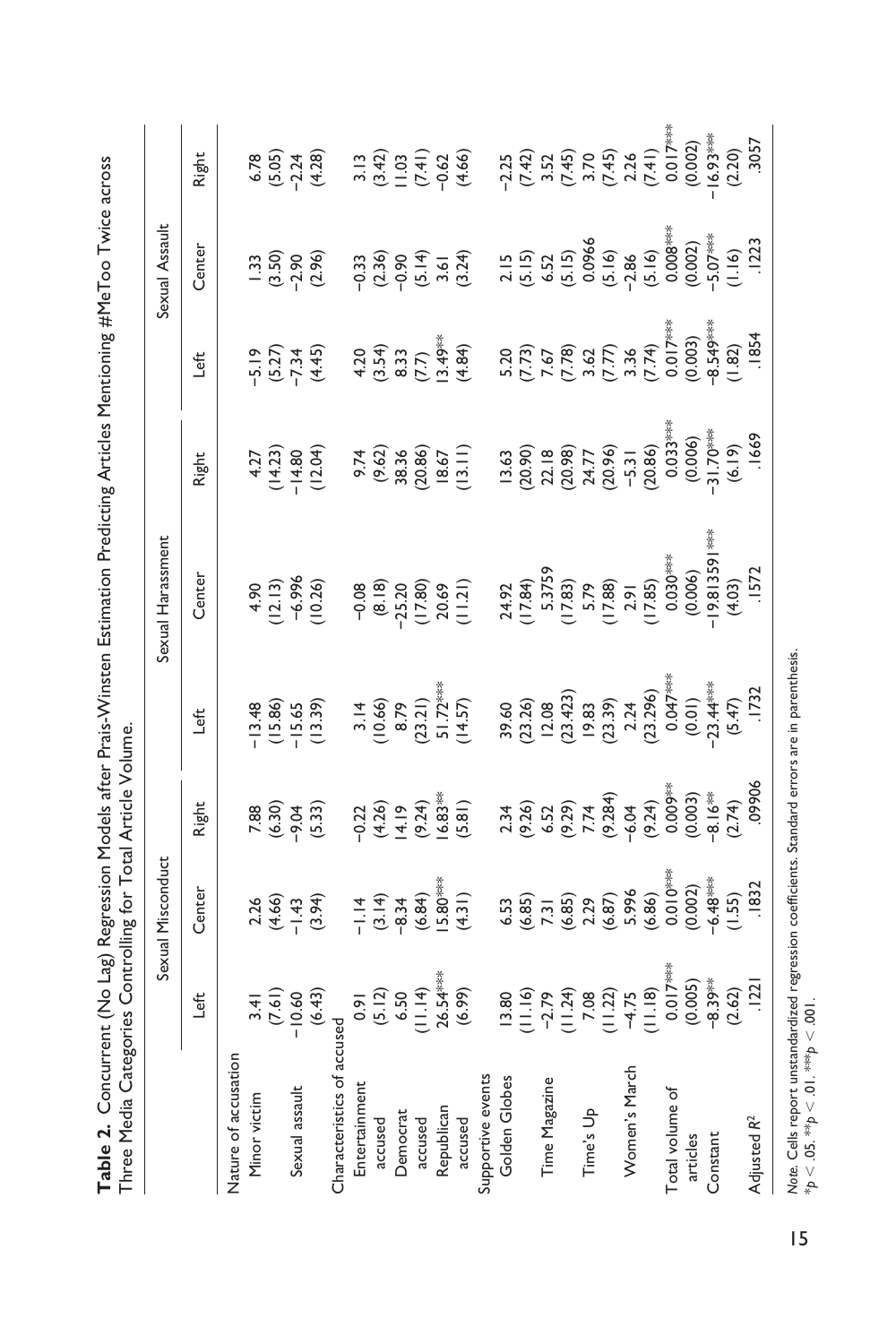

**Figure 2.** Graphical display of estimated topic proportions.

frame package focused on discourses and contexts of the movement, as well as structural and institutional issues intersecting with it, including MeToo support (4.50 percent), MeToo movement (12.5 percent), Workplace (7.82 percent), Court/Law (4.42 percent), Academia (3.79 percent), Networked Activism (3.67 percent), and Press/ Newsroom (5.36 percent). The final cluster focused on a single topic which included sports-related accusations and debates, as reflected in stories about Larry Nassar and Olympics (3.67 percent). These clusters revealed, through community detection share commonality with frame "packages", the constant use of language elements across texts and time (Entman et al. 2009).

# *The Effect of Media Slant on Topical Prevalence*

H3 predicted how topical prevalence concerning #MeToo would differ across news outlets based on their partisan slants. Table 3 illustrates the results of regression analysis predicting topical prevalence by media slant and Figure 4 visually contrasts topical prevalence. The results show that centrist media tend to cover topics focusing on sexual violence in the workplace (Topic 5), and its impact across various institutions such as academia (Topic 9) and newsrooms (Topic 16). In contrast, partisan media were more restricted in their coverage of accusations, paying particular attention to accusations related to politics as well as the entertainment industry. For example, right-leaning and left-leaning media were both significantly more likely to report on accusations against legislators (Topic 10) and Hollywood figures (Topic 13), compared with the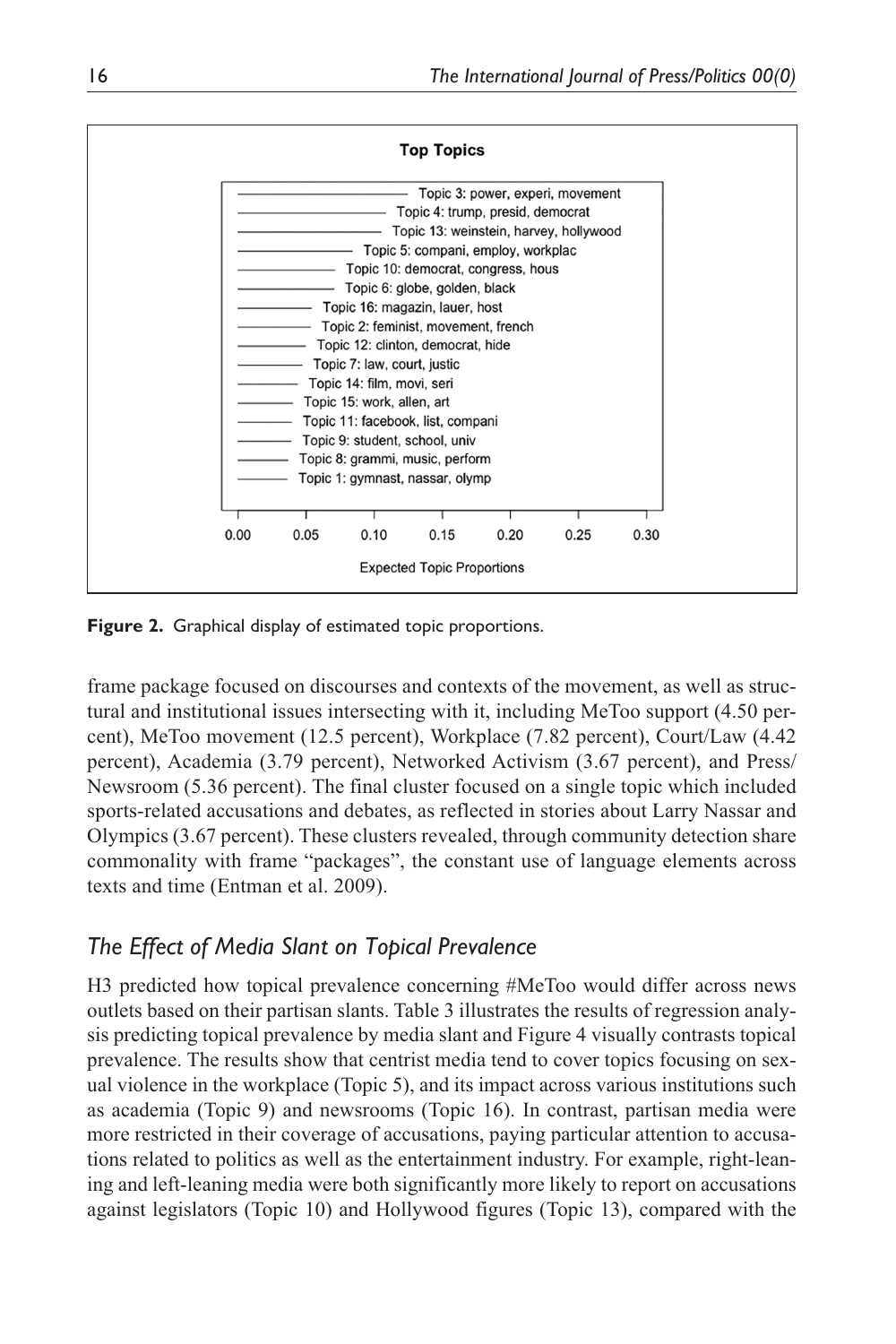



*Note.* The topic network draws from news coverage from nine U.S. news outlets spanning across political spectrum and is weighed, fully connected, and undirected; nodes represent topics, with the size representing each topic's prevalence; edges represent co-occurrence of topics within documents, with the strength of association between topics calculated using cosine-similarity over the theta matrix columns; colors represent community membership using Spinglass community detection algorithm.

centrist media. Supporting this contrast, centrist media were more likely to cover the MeToo movement beyond accusation stories, reporting on the movement itself (Topic 3), workplace inequities in compensation and career opportunities (Topic 5), and issues of platform activism and anonymous outing (Topic 11).

The focus on the entertainment industry and certain political topics is particularly notable within right-leaning media, as indicated by greater coverage of Music/ Grammys (Topic 8), Entertainment (Topic 13), and Bill Clinton (Topic 12). Rightleaning media were significantly more likely to publish stories about accusations against Bill Clinton, compared with the left-leaning and centrist media, suggesting selective attention to ideological opponents. These prevalence analyses consistently reveal that centrist media are more likely to employ structure- and institution-based frame package (Cluster 3), whereas partisan media give particular focus to politicsand entertainment-related aspects of the movement (Clusters 1 and 2). This finding, along with the differential coverage of political accusations across partisan media, supports H3.

To verify insights obtained from computational approaches and deepen our understanding of the coverage patterns, we conducted a follow-up qualitative observation of a random sample of articles for each topic. Results further revealed nuanced differences in how each topic was covered across media slants. For example, when covering Trump/Politics stories (Topic 4), the left and center reprimanded Trump for his inappropriate behavior and support of staffers like Rob Porter, yet, the right defended the President and shifted focus to the Clintons. Likewise, in reporting accusations against legislators (Topic 10), while the left considered the larger picture and patterns of accusations, the right focused more on the political leaning of the accused. Meanwhile,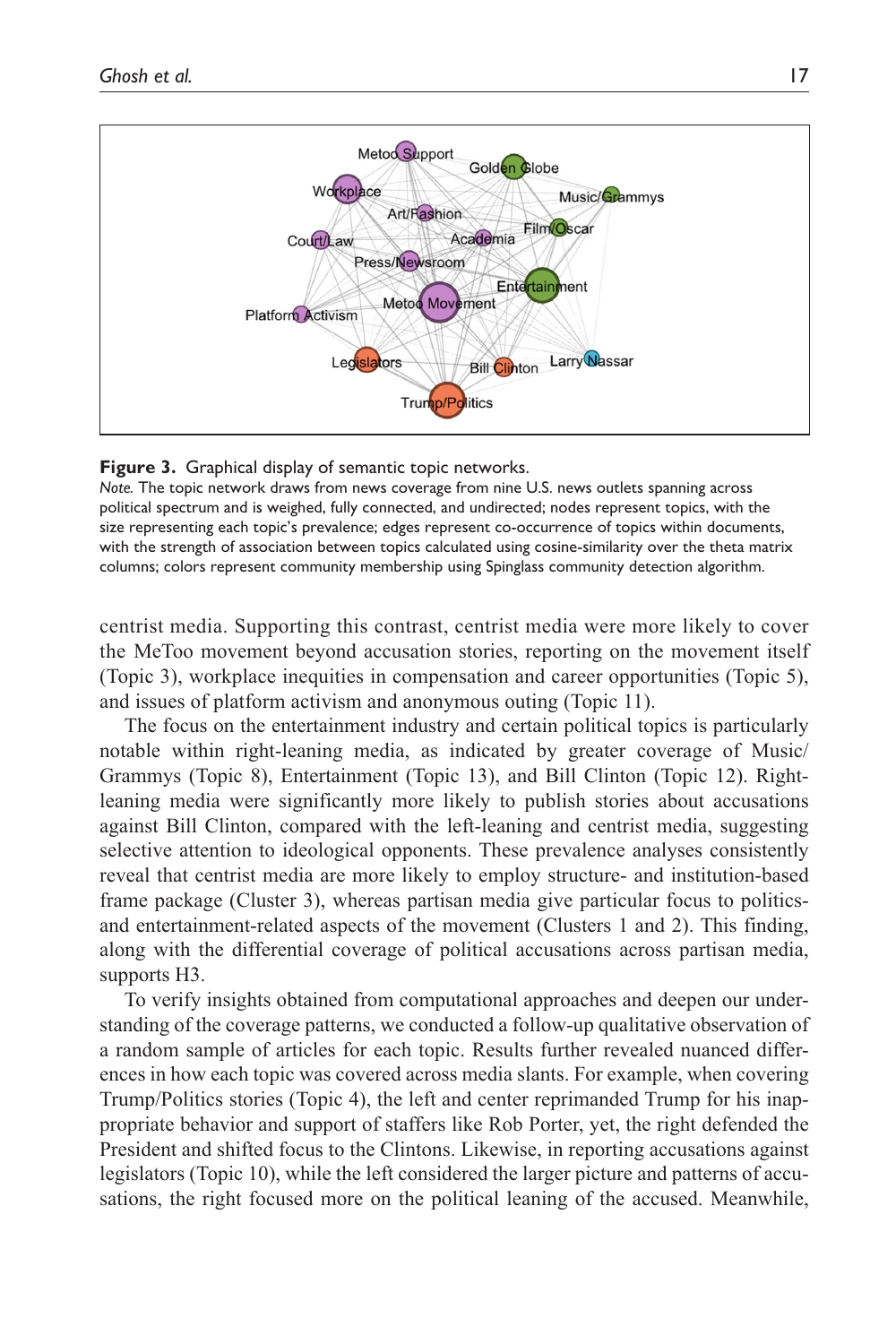|                       | Topic I                    | Topic 2                          | Topic 3                  | Topic 4               |
|-----------------------|----------------------------|----------------------------------|--------------------------|-----------------------|
| $(Right = 0)$<br>Left | Larry Nassar<br>$-.00$     | MeToo support<br>0۱.             | MeToo movement<br>.13*** | Trump/Politics<br>0۱. |
| Centrist              | $-.02$                     | 0١.                              | $.06***$                 | .01                   |
|                       | Topic 5                    | Topic 6                          | Topic 7                  | Topic 8               |
| $(Right = 0)$         | Workplace                  | Golden Globe                     | Court/Law                | Music/Grammys         |
| Left                  | .02                        | $.02^+$                          | $-.01$                   | $-.03**$              |
| Centrist              | $.08***$                   | $-.01$                           | $-.01$                   | $-.02^+$              |
|                       | Topic 9                    | Topic 10                         | Topic 11                 | Topic 12              |
| $(Right = 0)$         | Academia                   | Accusation against<br>Legislator | <b>Platform Activism</b> | <b>Bill Clinton</b>   |
| Left                  | $-.00$                     | .01                              | .01                      | $-.02***$             |
| Centrist              | $.02**$                    | $-.03**$                         | $.04***$                 | $-02***$              |
|                       | Topic 13                   | Topic 14                         | Topic 15                 | Topic 16              |
| $(Right = 0)$<br>Left | Entertainment<br>$-.04***$ | Film/Oscar<br>$-.00$             | Art/Fashion<br>0١.       | Press/Newsroom<br>.OI |
| Centrist              | $-.07***$                  | .00                              | .03***                   | $.03***$              |

**Table 3.** The Effect of Media Slant on Topical Prevalence.

*Note.* The numbers in this table are estimated regression coefficients of media slants predicting topical prevalence.

† *p* < .01. \**p* < .05. \*\**p* < .01. \*\*\**p* < .001.

centrist media reported more on policy changes. These differences even extended to who was featured within these stories. For example, when covering Bill Clinton, rightleaning media highlighted Juanita Broaddrick and her rape accusation.

### *Language Patterns across Media Slants*

Finally, we conducted a series of keyword analysis using TF-IDF scores to detect unique differences in language use across partisan media to further test H3. We examined the top fifty most important tokens with the highest TF-IDF scores, removing overlapping words. This helped focus our analysis on words that are important to one document but not the other (see Table 4).

Our TF-IDF results show that in their #MeToo coverage, left-leaning media tended to use words related to personal narratives ("experience"), sharing of sexual violence ("share," "violence"), and victim support ("believe," "victim," "survivor," "feel"), along with calls to change the culture and protect victims ("change," "culture," "protect," "forward," "campaign"), especially when compared with the right-leaning media. The centrist media also show similar patterns of emphasizing personal experiences ("experience," "victim," "see," "feel"), and additionally, greater coverage of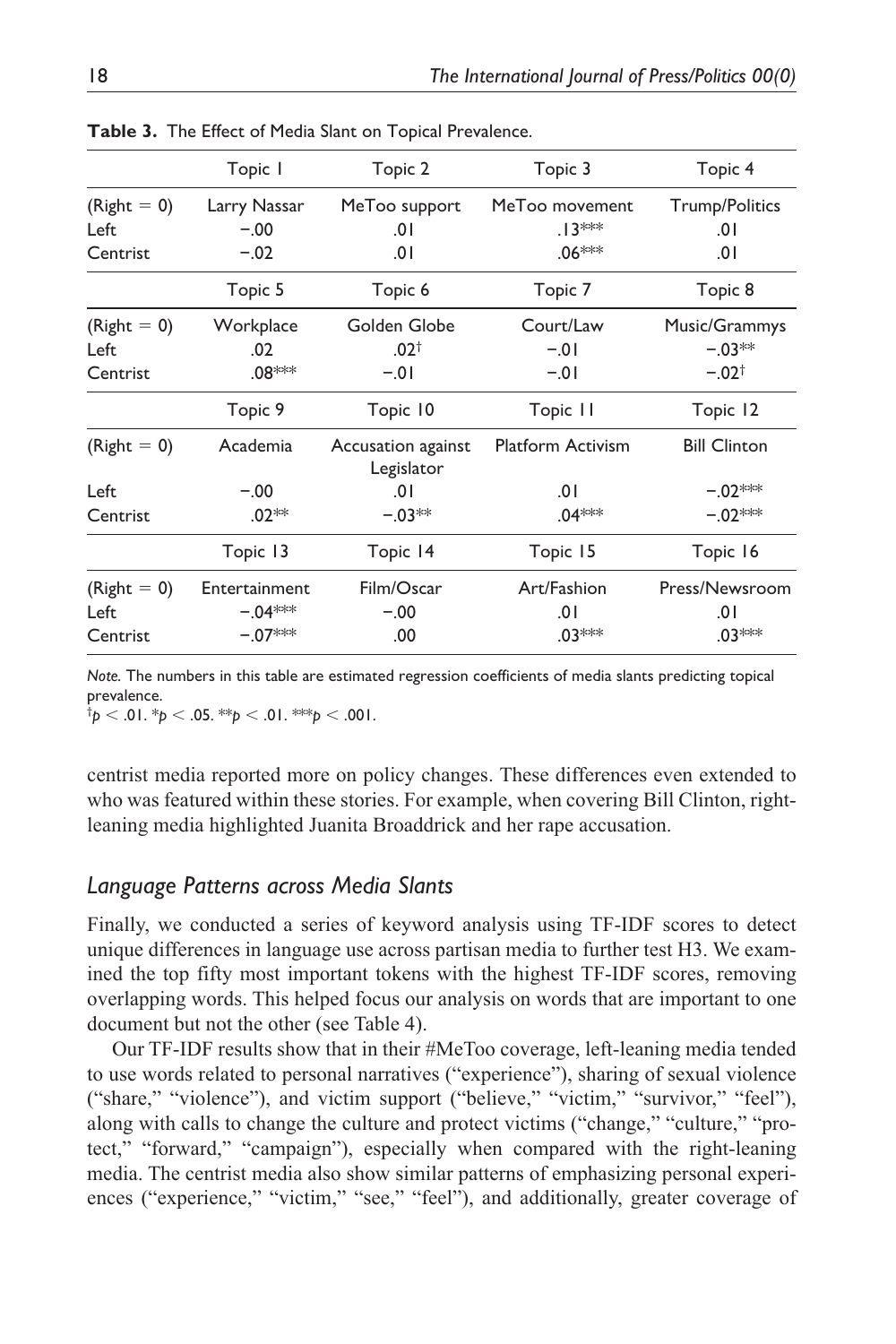

**Figure 4.** Graphical display of topical prevalence contrast across media slants. *Note.* The whiskers indicate 95% confidence intervals.

gender equality in workplace and industry ("company," "industry," "gender," "culture") and demand for action and change ("need," "change"), compared with the rightleaning media.

On the contrary, the right-leaning media's #MeToo coverage tended to include more terms related to politics ("democrat," "Clinton," republican," "senate") and entertainment and awards seasons ("hollywood," "film," "grammys," "award," "actor," "director," "actress," "Harvey") compared with the left-leaning and centrist media, suggesting the right-leaning media's greater topical emphasis on personal failings of politicians and Hollywood stars. Notably, our analysis shows nuanced differences between the left- and right-leaning media when referencing accusations, such that the left emphasized more words like "rape" which often indicates elevated seriousness of the cases, while the right showed greater use of softened language or lighter terms such as "claim" and "misconduct." Indeed, "claim" (*M* = 1.01) and "misconduct"  $(M = 1.10)$  occurred in right-leaning media twice as often as on the left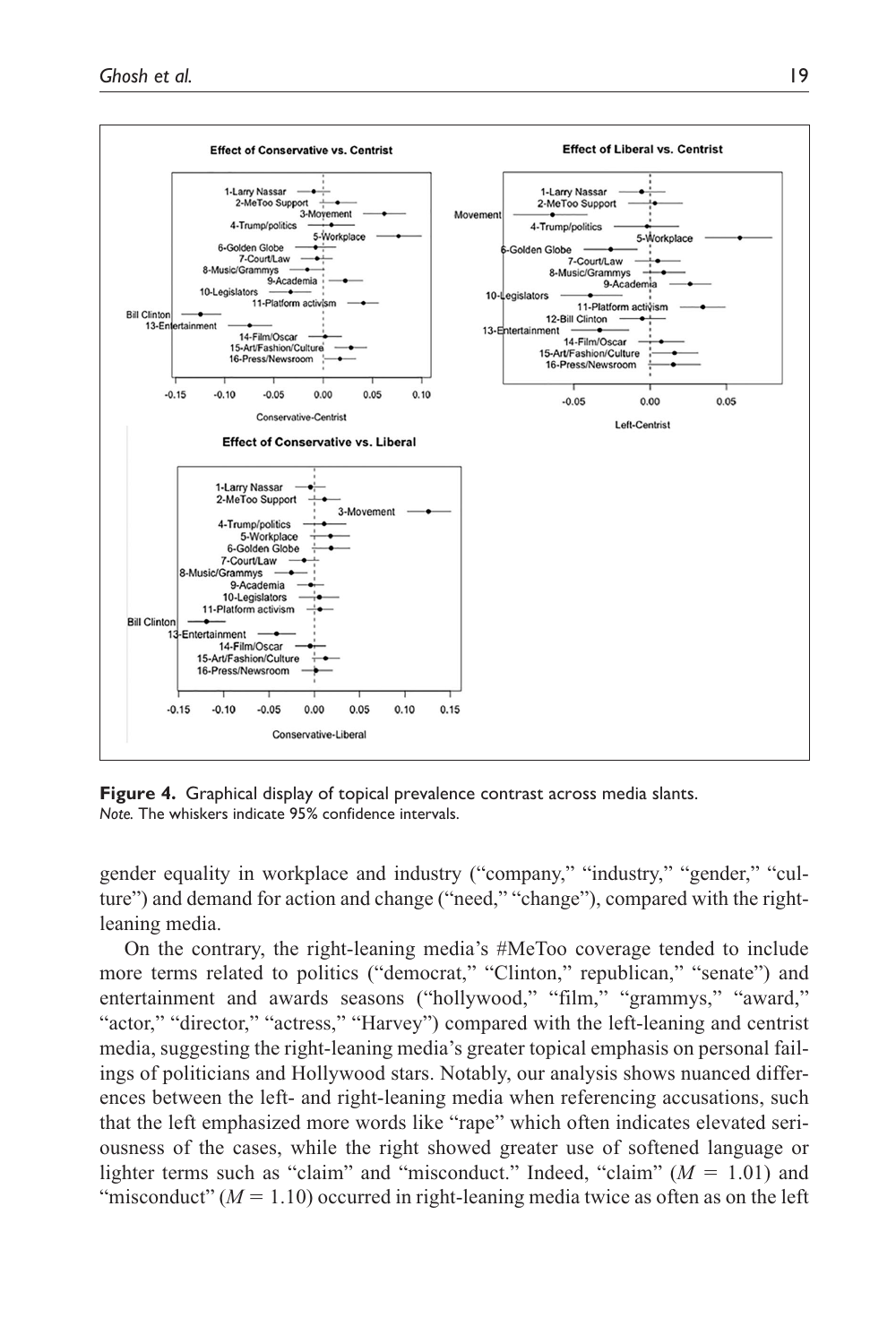| Left Media                                                                                                                                                                  | Left Media                                                                                                    | Right Media                                                                                                                                                                      | Right Media                                                                                                                                                                  | Centrist                                                                                     | Centrist                                                                                                                                                    |
|-----------------------------------------------------------------------------------------------------------------------------------------------------------------------------|---------------------------------------------------------------------------------------------------------------|----------------------------------------------------------------------------------------------------------------------------------------------------------------------------------|------------------------------------------------------------------------------------------------------------------------------------------------------------------------------|----------------------------------------------------------------------------------------------|-------------------------------------------------------------------------------------------------------------------------------------------------------------|
| (vs. Right)                                                                                                                                                                 | (vs. Centrist)                                                                                                | (vs. Left)                                                                                                                                                                       | (vs. Centrist)                                                                                                                                                               | (vs. Left)                                                                                   | (vs. Right)                                                                                                                                                 |
| feel<br>power<br>experience<br>violence<br>victim<br>share<br>culture<br>need<br>change<br>percent<br>survivor<br>rape<br>campaign<br>girl<br>believe<br>forward<br>protect | senate<br>rape<br>violence<br>experience<br>share<br>survivor<br>forward<br>believe<br>investigate<br>protect | democrat<br>clinton<br>hollywood<br>film<br>issue<br>harvey<br>actress<br>star<br>grammys<br>award<br>senate<br>claim<br>investigate<br>misconduct<br>win<br>republican<br>stage | hollywood<br>claim<br>clinton<br>actress<br>senate<br>misconduct<br>star<br>grammys<br>republican<br>actor<br>director<br>impeach<br>globe<br>producer<br>republican<br>vote | company<br>clinton<br>young<br>social<br>child<br>gender<br>art<br>school<br>march<br>happen | see<br>feel<br>company<br>power<br>change<br>gender<br>need<br>speak<br>culture<br>young<br>experience<br>industry<br>child<br>victim<br>social<br>campaign |

**Table 4.** Keyword Contrast across Media Slants.

*Note.* Results are based on term frequency-inverse document frequency pairwise comparison. Words in the table are unique words within the topic fifty tokens in both corpora.

 $(M = 0.38, t = 2.81, p < .01; M = 0.55, t = 3.50, p < .001)$ . Figure 5 shows the relative importance of words that differ significantly in news coverage from the left and right, providing additional support for H3.

# **Discussion**

This paper seeks to answer three primary questions: (1) Did attention to the #MeToo movement and the language used to frame accusations of sexual violence differ across the ideological spectrum from left-leaning to centrist to right-leaning outlets? (2) Was the amount of #MeToo coverage and the language used to describe accusations of sexual violence explained by the nature of the accusations, the characteristics of the accused, or the occurrence of supportive events, and how did this vary depending on the partisan slant of the outlets? (3) Beyond these choices of whether to cover and how to frame #MeToo, what broader topic structures and linguistic patterns emerge from #MeToo coverage across the partisan spectrum?

We found that left-leaning media dedicated more relative attention across all topics—#MeToo, sexual misconduct, sexual harassment, and sexual assault—relative to centrist and right-leaning media. Moreover, across the right, left, and centrist media, the frame devices "misconduct," "harassment," and "assault" decreased over the study period, while the mentions of the #MeToo movement increased during the same time. The more extensive coverage by the left-leaning media could be explained by a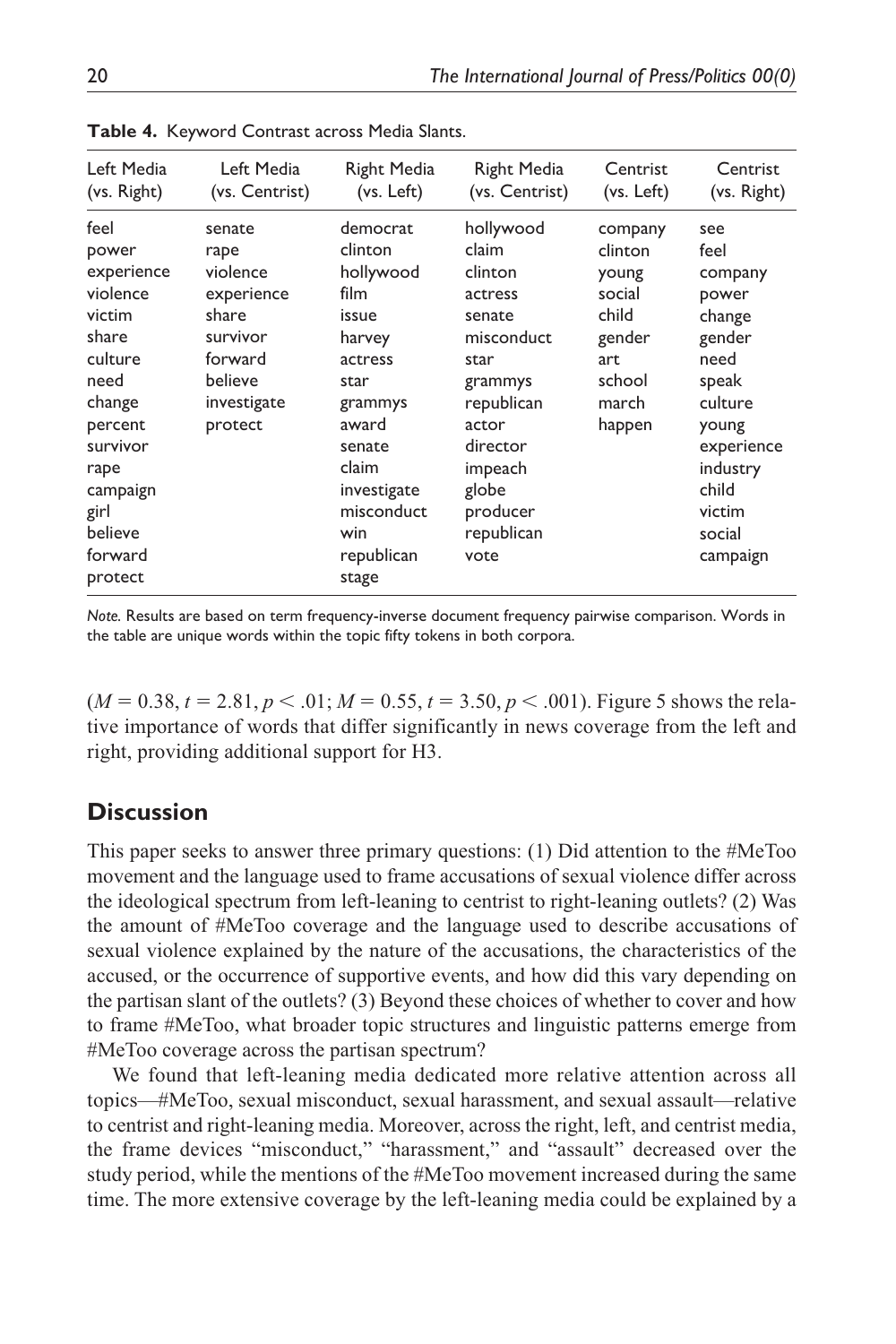

**Figure 5.** Comparing keywords used in news coverage across media slant. *Note.* The whiskers indicate 95% confidence intervals of sample means calculated based on 5,000 bootstrapping.

willingness to cover the issue in moral terms, while the softer language of right-leaning media tries to de-emphasize the movement and the accusations. Centrist media may tend to avoid more moral frame devices because it clashes with the journalists' idea of "neutrality," which should be explored further (Neuman et al. 1992).

Our time-series modeling revealed that stories relating to entertainment events and those accusing politicians, especially those belonging to the party in power at the Federal level, seemed to be the strongest driver of news media attention. After accounting for the volume of coverage in news publications, we see the proportion of left-leaning coverage using elevated sexual violence language rising in the wake of accusations against Republican politicians. This framing of language around accusations reveals underlying partisan priorities. It must be noted that President Trump was one of the Republican politicians accused in the #MeToo movement and garnered ample media coverage, which might help explain the use of misconduct language across the political spectrum when referring to accusations against GOP figures. It is also possible that this pattern reflects an effort by right-leaning media outlets to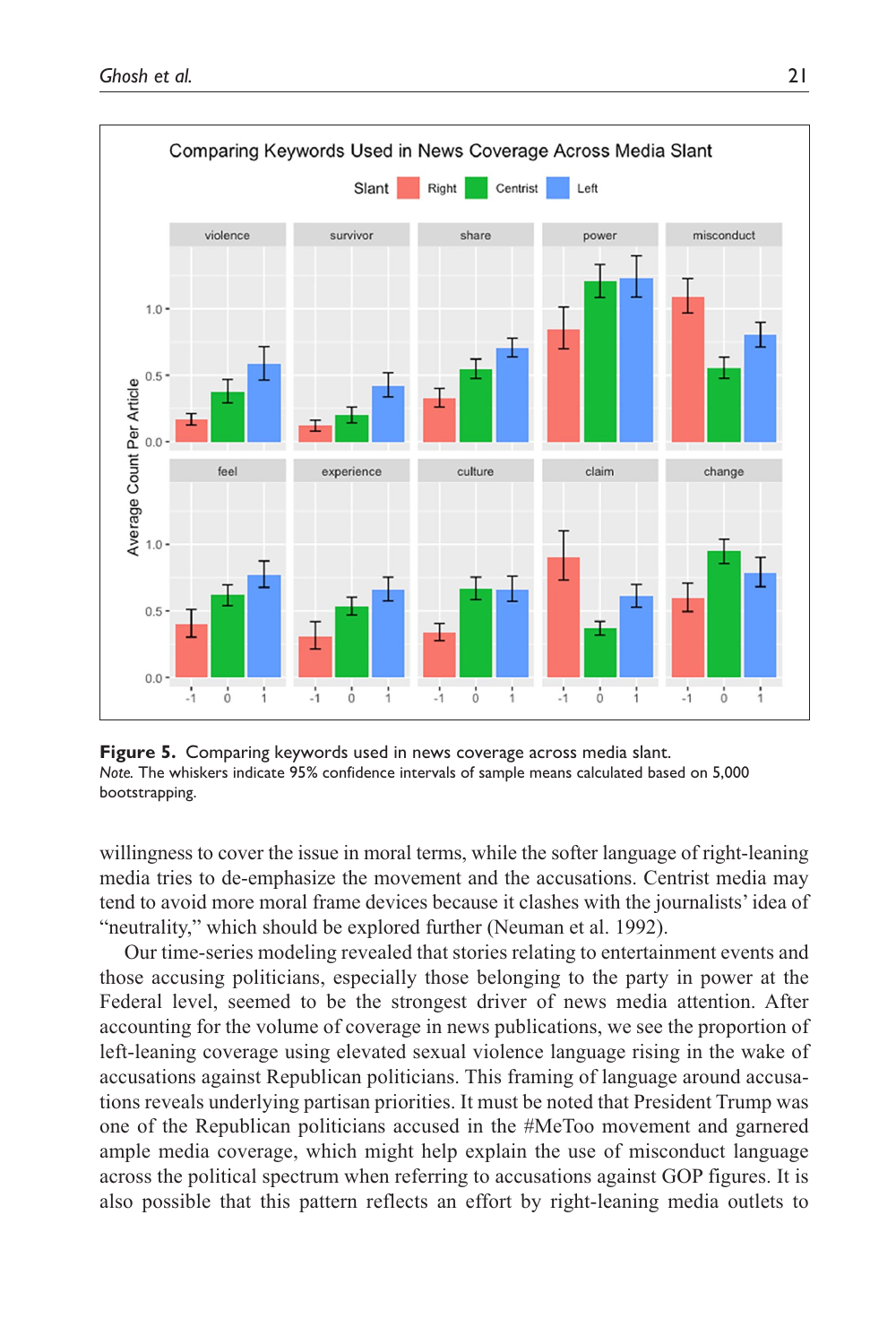reframe accusations against Trump by softening the language, or act as a response to the more elevated language in left-leaning outlets. These patterns of reporting substantiate the idea that the media coverage was fixated with the D.C. beltway, that is, the matters that deal with government officials and elites around them (Sparrow 2006). In this case, accusations involved not only prominent politicians but also the president, usually regarded as the major agenda setter. Accusations being made in other occupational fields, and variations among the nature of the accusations, were not a statistically significant driver of media coverage. When it came to discussions of the #MeToo movement itself, certain key events, such as Oprah Winfrey's speech at the Golden Globes, and the *Time* magazine's "Person of the Year," did drive coverage.

Our STM results suggest that coverage was unequal across partisan media in terms of topical prevalence and linguistic features. Importantly, right-leaning media yielded more topics and language related to specific individuals from politics and entertainment, consistent with media's tendency to overemphasize celebrity culture and the Beltway (Couldry and Markham 2007; Sparrow 2006). STM revealed that both rightand left-leaning media emphasized their partisan view by focusing on accusations from "the other side of the aisle."

Left-leaning media reported more about the movement itself and used language that reflected the stories of victims, focusing on personal experiences and acknowledging their claims through words such as "believe," "share," and "feel," whereas right-leaning outlets tended to favor the perspective of the accused and dilute the power of accusations through words such as "claim" and "misconduct." These results were consistent with liberal value priorities of caring for the harmed and liberating the oppressed versus conservatives prioritizing the values of authority, fairness, and sanctity (Haidt 2012), as evidenced by past literature on gender conventions and reporting norms in the right-leaning media (Blumell and Huemmer 2019; De Benedictis et al. 2019; Schreiber 2010; Traynor 2019).

Overall, our results demonstrate that word choice was an important framing device for coverage of #MeToo across the partisan spectrum, likely shaping audience perceptions and interpretations (McLeod and Shah 2015). Even when the same topics were covered, left- and right-leaning outlets approached coverage differently. When focusing on the movement itself, outlets on the left and center encouraged acknowledgment and empathy with victims, while the right coverage advocated cautiousness and skepticism. These frame devices, and the shifting of cues that emphasize or de-emphasize the seriousness of allegations, reveal the underlying value priorities of the political left and right as reflected in their media output.

This work also shows how the #MeToo movement was able to gain traction across a range of news media outlets. The online expression and activism offered empathy, built solidarity, and collectively organized against sexual violence across domains (Suk et al. 2019). However, unlike the sharing of personal stories and expressions of support that characterized much of the social media posts employing #MeToo, the drivers of the news coverage were accused politicians and outspoken celebrities. This disjuncture talks about a gap between the coverage of prominent news media and the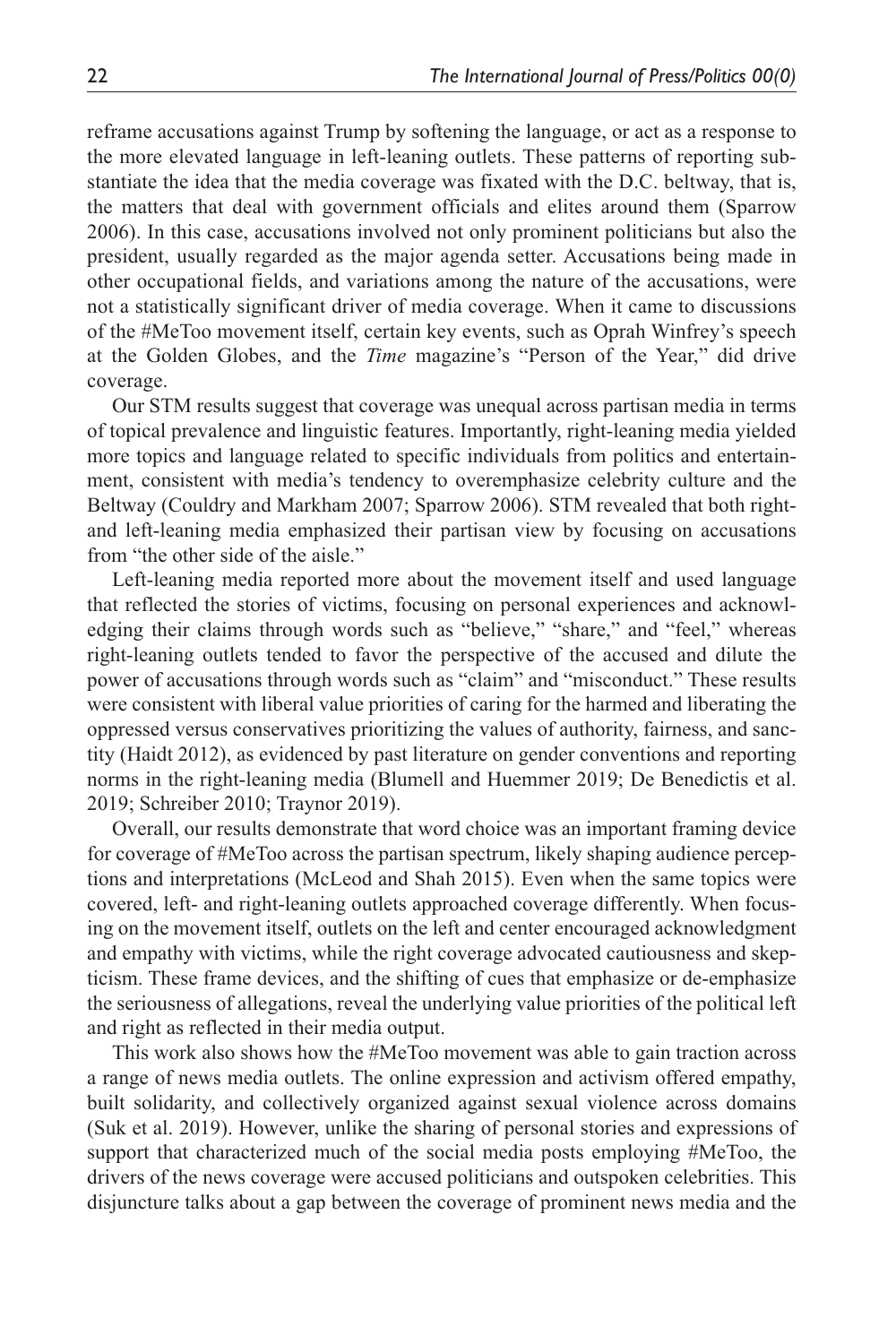interests of the public (Boczkowski and Mitchelstein 2013) that demands further attention, because the national conversation taking place online bore little resemblance to the one in prominent news media.

Further analysis on the interaction between the news media and social media can help us understand how the partisan coverage affects online social movements and vice versa. Our finding is extremely important, as social movements depend on mass media to inform the public about their messages and demands. By using a triangulation of methods, we see the difference in temporal patterns, topic, and word usage and the drivers of discourse among media with different ideological stances, showing us that the same #MeToo movement does not generate the same news throughout the vast U.S. media ecology. Our analysis shows that news coverage is motivated by the driving events and partisan nature of the media covering the story.

## **Declaration of Conflicting Interests**

The author(s) declared no potential conflicts of interest with respect to the research, authorship, and/or publication of this article.

### **Funding**

The author(s) received no financial support for the research, authorship, and/or publication of this article.

# **ORCID iDs**

Shreenita Ghosh **D** <https://orcid.org/0000-0002-9440-7789> Chau Tong <https://orcid.org/0000-0002-6609-9889> Porismita Borah D <https://orcid.org/0000-0002-1140-4233>

### **Supplemental Material**

Supplemental material for this article is available online.

### **Notes**

- 1. <https://www.vox.com/metoo>.
- 2. <https://www.chicagotribune.com/lifestyles/ct-me-too-timeline-20171208-htmlstory.html>.
- 3. [https://www.smh.com.au/entertainment/celebrity/one-year-later-a-timeline-of-how](https://www.smh.com.au/entertainment/celebrity/one-year-later-a-timeline-of-how-metoo-has-unfolded-20181003-p507gq.html)[metoo-has-unfolded-20181003-p507gq.html](https://www.smh.com.au/entertainment/celebrity/one-year-later-a-timeline-of-how-metoo-has-unfolded-20181003-p507gq.html).
- 4. [https://www.refinery29.com/en-us/2018/10/212801/me-too-movement-history-timeline](https://www.refinery29.com/en-us/2018/10/212801/me-too-movement-history-timeline-year-weinstein) [-year-weinstein.](https://www.refinery29.com/en-us/2018/10/212801/me-too-movement-history-timeline-year-weinstein)

### **References**

- AlSayyad, Nezar, and Muna Guvenc. 2015. "Virtual Uprisings: On the Interaction of New Social Media, Traditional Media Coverage and Urban Space during the 'Arab Spring'." *Urban Studies* 52 (11): 2018–34.
- Andrews, Kenneth T., and Neal Caren. 2010. "Making the News: Movement Organizations, Media Attention, and the Public Agenda." *American Sociological Review* 75 (6): 841–66.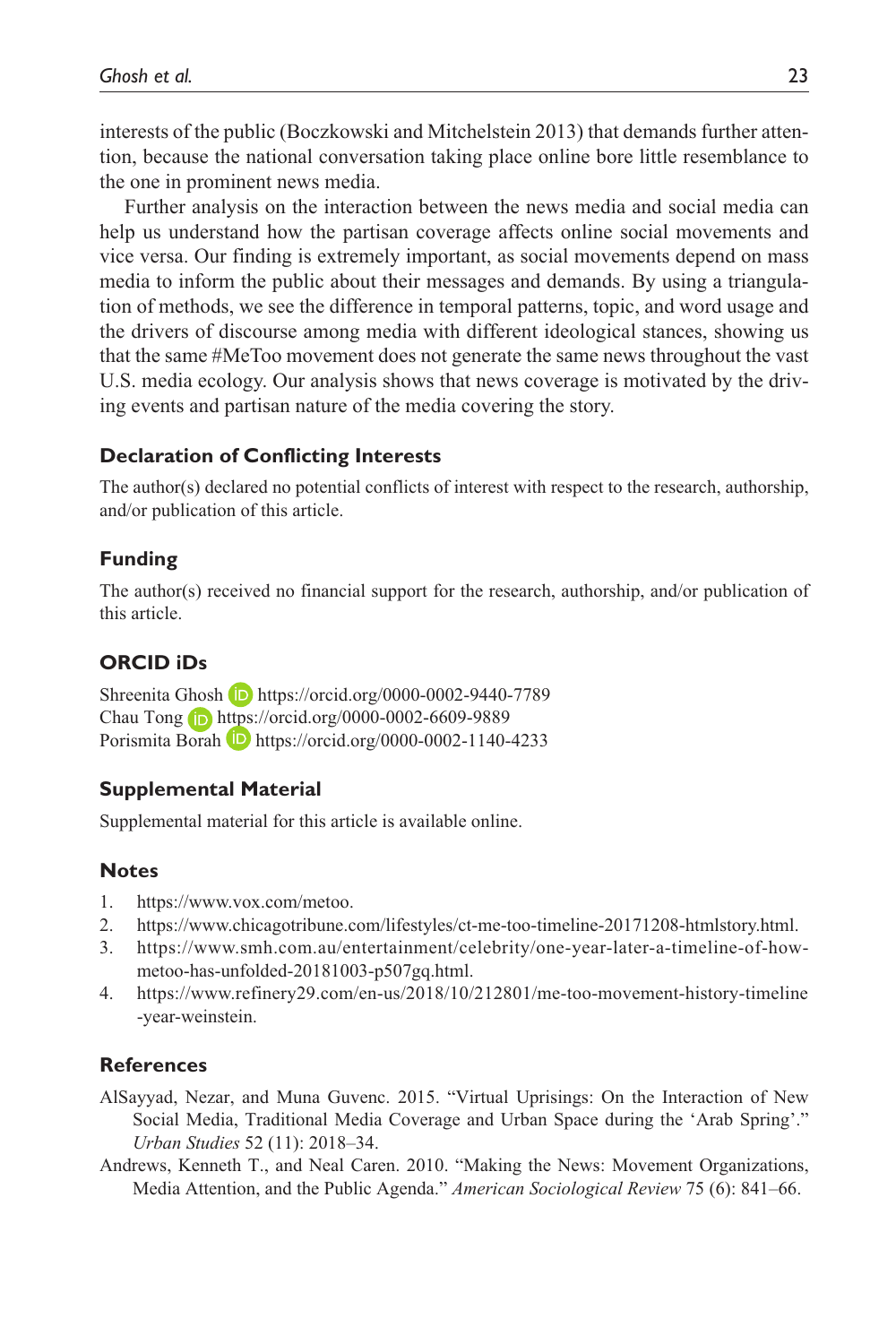- Arceneaux, Kevin, Martin Johnson, and John Cryderman. 2013. "Communication, Persuasion, and the Conditioning Value of Selective Exposure: Like Minds May Unite and Divide but They Mostly Tune Out." *Political Communication* 30 (2): 213–31.
- Armstrong, Cory L., and Michael P. Boyle. 2011. "Views from the Margins: News Coverage of Women in Abortion Protests, 1960–2006." *Mass Communication and Society* 14 (2): 153–77.
- Baden, Christian. 2018. "Reconstructing Frames from Intertextual News Discourse." In *Doing News Framing Analysis II: Empirical and Theoretical Perspectives*, ed. Paul D'Angelo, 43–66. New York: Routledge.
- Bakshy, Eytan, Solomon Messing, and Lada A. Adamic. 2015. "Exposure to Ideologically Diverse News and Opinion on Facebook." *Science* 348 (6239): 1130–32.
- Baumgartner, Frank R., and Laura Chaqués Bonafont. 2015. "All News Is Bad News: Newspaper Coverage of Political Parties in Spain." *Political Communication* 32 (2): 268–91.
- Benford, Robert D., and David A. Snow. 2000. "Framing Processes and Social Movements: An Overview and Assessment." *Annual Review of Sociology* 26 (1): 611–39.
- Benkler, Yochai, Faris Robert, and Roberts Hal. 2018. *Network Propaganda: Manipulation, Disinformation, and Radicalization in American Politics*. New York, NY: Oxford University Press.
- Bennett, W. Lance, Regina G. Lawrence, and Steven Livingston. 2006. "None Dare Call It Torture: Indexing and the Limits of Press Independence in the Abu Ghraib Scandal." *Journal of Communication* 56 (3): 467–85.
- Blei, David M., Andrew Y. Ng, and Michael I. Jordan. 2003. "Latent Dirichlet allocation." *Journal of Machine Learning Research* 3:993–1022.
- Blumell, Lindsey E., and Jennifer Huemmer. 2019. "Reassessing Balance: News Coverage of Donald Trump's Access Hollywood Scandal before and during# MeToo." *Journalism*. doi:10.1177/1464884918821522.
- Boczkowski, Pablo J., and Eugenia Mitchelstein. 2013. *The News Gap: When the Information Preferences of the Media and the Public Diverge*. Cambridge: MIT Press.
- Bolzendahl, Catherine I., and Daniel J. Myers. 2004. "Feminist Attitudes and Support for Gender Equality: Opinion Change in Women and Men, 1974–1998." *Social Forces* 83 (2): 759–89.
- Carter, Cynthia, Linda Steiner, and Lisa McLaughlin, eds. 2013. *The Routledge Companion to Media & Gender*. London: Routledge.
- Couldry, Nick, and Tim Markham. 2007. "Celebrity Culture and Public Connection: Bridge or Chasm?" *International Journal of Cultural Studies* 10 (4): 403–21.
- De Benedictis, Sara, Shani Orgad, and Catherine Rottenberg. 2019. "# MeToo, Popular Feminism and the News: A Content Analysis of UK Newspaper Coverage." *European Journal of Cultural Studies* 22 (5–6): 718–38.
- Edelman, Murray. 1993. "Contestable Categories and Public Opinion." *Political Communication* 10 (3): 231–42.
- Entman, Robert M. 1993. "Framing: Toward Clarification of a Fractured Paradigm." *Journal of Communication* 43 (4): 51–58.
- Entman, Robert M. 2004. *Projections of Power: Framing News, Public Opinion, and US Foreign Policy*. Chicago: University of Chicago Press.
- Entman, Robert M., Jorg Matthes, and Lynn Pellicano. 2009. "Nature, Sources, and Effects of News Framing." In *The Handbook of Journalism Studies*, ed. K. Wahl-Jorgensen and T. Hanitzsch, 175–90. New York: Routledge.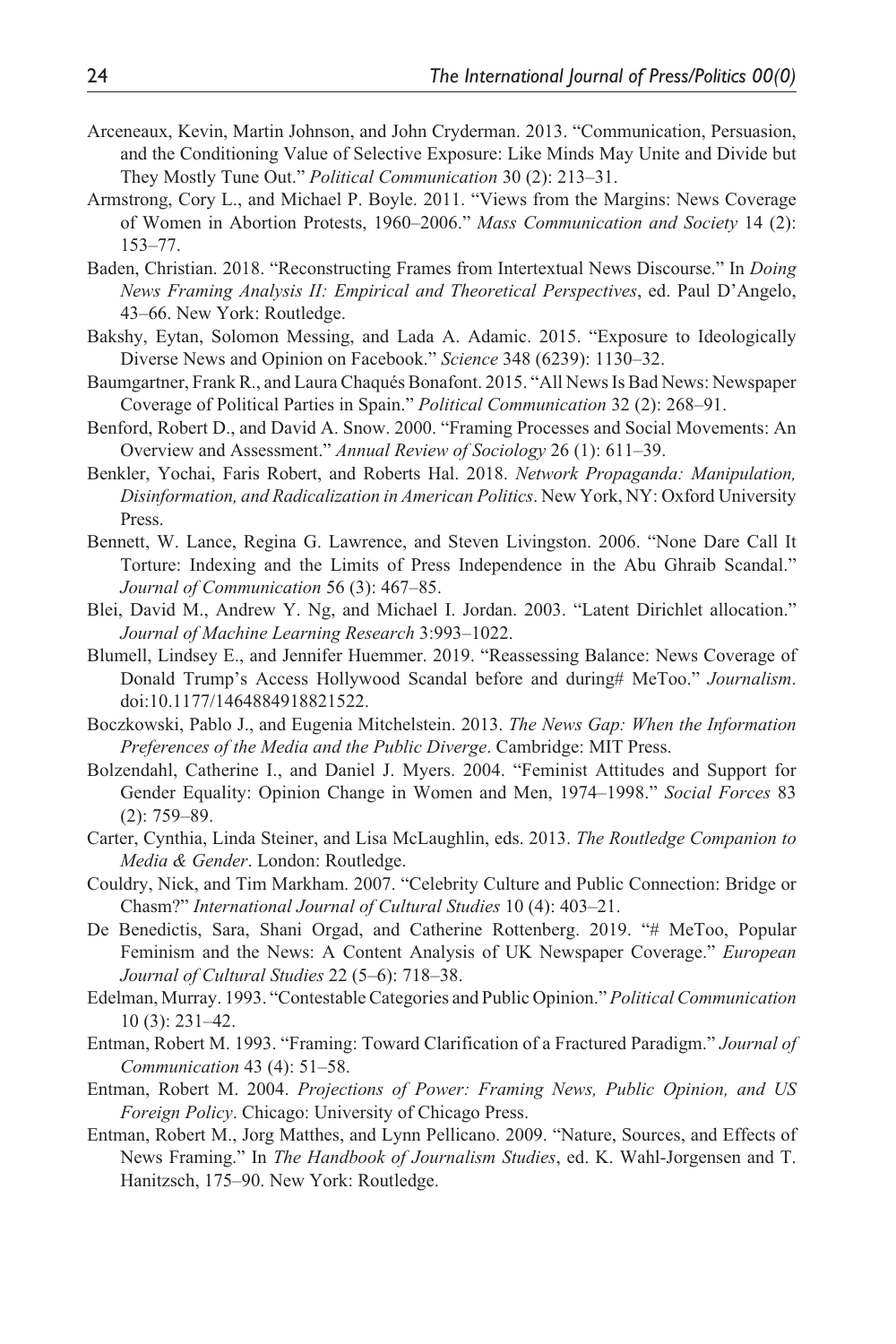- Faris, Robert, Hal Roberts, Bruce Etling, Nikki Bourassa, Ethan Zuckerman, and Yochai Benkler. 2017. "Partisanship, Propaganda, and Disinformation: Online Media and the 2016 U.S. Presidential Election." Berkman Klein Center Research Publication 6. [https://dash.](https://dash.harvard.edu/handle/1/33759251) [harvard.edu/handle/1/33759251.](https://dash.harvard.edu/handle/1/33759251)
- Gallagher, Margaret. 2013. *Media and the Representation of Gender: The Routledge Companion to Media & Gender*. London: Routledge.
- Gamson, William A., and Andre Modigliani. 1989. "Media Discourse and Public Opinion on Nuclear Power: A Constructionist Approach." *American Journal of Sociology* 95 (1): 1–37.
- Gandy, Oscar H. 1982. *Beyond Agenda Setting: Information Subsidies and Public Policy*. Norwood: Ablex Publishers.
- Goffman, Erving. 1974. *Frame Analysis: An Essay on the Organization of Experience*. Cambridge: Harvard University Press.
- Haidt, Jonathan. 2012. *The Righteous Mind: Why Good People Are Divided by Politics and Religion*. New York: Vintage.
- Iyengar, Shanto. 1991. *Is Anyone Responsible? How Television Frames Political Issues*. Chicago: University of Chicago Press.
- Jamieson, Kathleen Hall. 2020. *Cyberwar: How Russian Hackers and Trolls Helped Elect a President: What We Don't, Can't, and Do Know*. Oxford: Oxford University Press.
- Levendusky, Matthew S. 2013. "Why Do Partisan Media Polarize Viewers?" *American Journal of Political Science* 57 (3): 611–23.
- Mahood, Linda, and Barbara Littlewood. 1997. "Daughters in Danger: The Case of 'Campus Sex Crime'." In *Sexual Harassment: Contemporary Feminist Perspectives*, ed. Alison M. Thomas and Celia Kitzinger, 157–71. London: Open University Press.
- Martin, Fiona, and Mark Johnson. 2015. "More Efficient Topic Modelling through a Noun Only Approach." In *Proceedings of the Australasian Language Technology Association Workshop*, ed. B. Hachey and K. Webster, 111–15. Melbourne: Australasian Language Technology Association.
- McDonald, Paula, and Sara Charlesworth. 2013. "Framing Sexual Harassment through Media Representations." *Women's Studies International Forum* 37:95–103.
- McLeod, Douglas M., and Dhavan V. Shah. 2015. *News Frames and National Security*. Cambridge: Cambridge University Press.
- Meyers, Marian. 1996. *News Coverage of Violence against Women: Engendering Blame*. Thousand Oaks: Sage.
- Mukerjee, Subhayan, Sílvia Majó-Vázquez, and Sandra González-Bailón. 2018. "Networks of Audience Overlap in the Consumption of Digital News." *Journal of Communication* 68  $(1)$ : 26–50.
- Neuman, W. Russell, Russell W. Neuman, Marion R. Just, and Ann N. Crigler. 1992. *Common Knowledge: News and the Construction of Political Meaning*. Chicago: University of Chicago Press.
- Projansky, Sarah. 2014. *Spectacular Girls: Media Fascination and Celebrity Culture*. New York: New York University Press.
- Puglisi, Riccardo, and James M. Snyder Jr. 2011. "Newspaper Coverage of Political Scandals." *The Journal of Politics* 73 (3): 931–50.
- Rakow, Lana F., and Kimberlie Kranich. 1991. "Woman as Sign in Television News." *Journal of Communication* 41 (1): 8–23.
- Roberts, Margaret E., Brandon M. Stewart, and Dustin Tingley. 2014. "stm: R Package for Structural Topic Models." *Journal of Statistical Software* 10 (2): 1–40.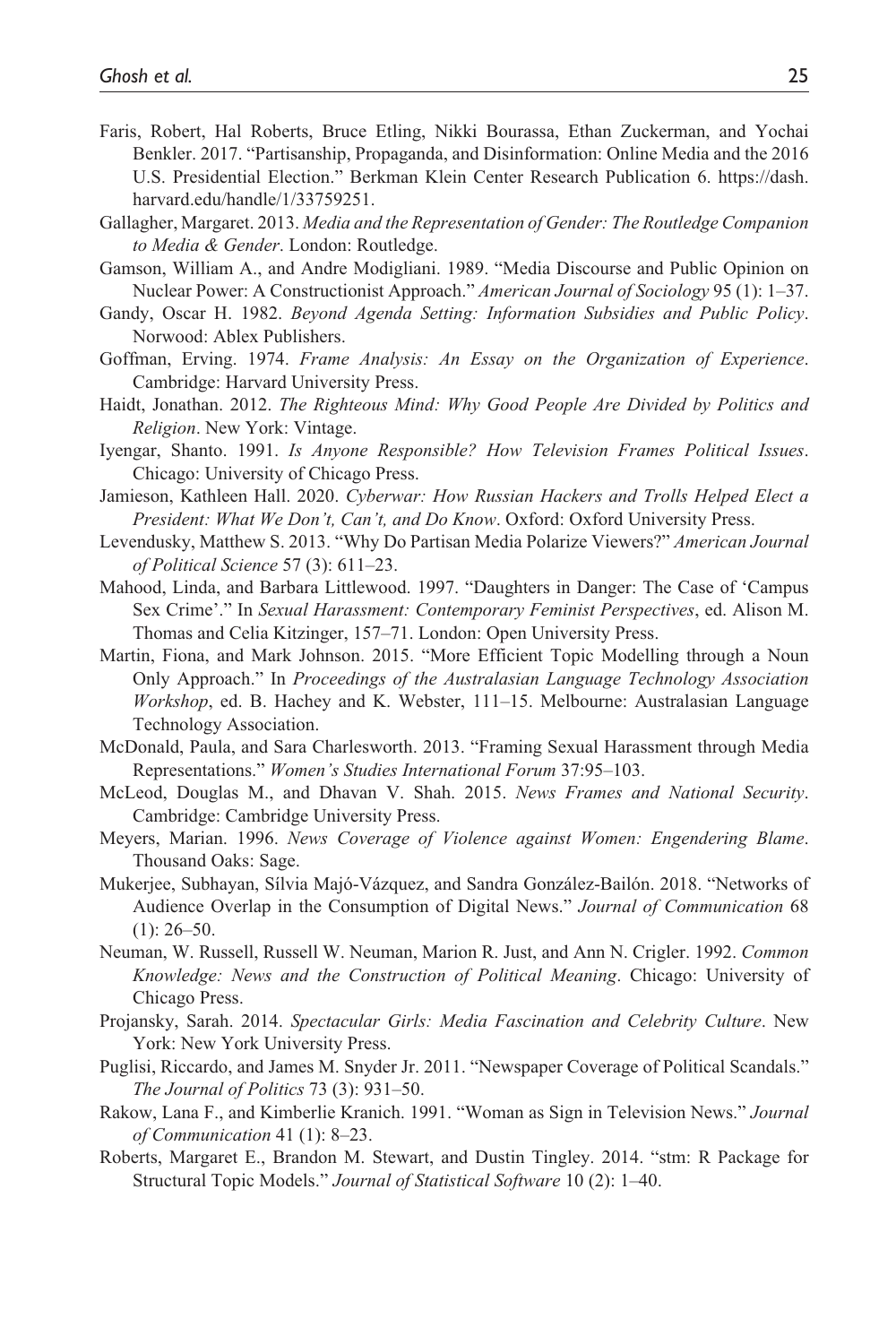- Sacks, Meghan, Alissa R. Ackerman, and Amy Shlosberg. 2018. "Rape Myths in the Media: A Content Analysis of Local Newspaper Reporting in the United States." *Deviant Behavior* 39 (9): 1237–46.
- Schreiber, Ronnee. 2010. "Who Speaks for Women? Print Media Portrayals of Feminist and Conservative Women's Advocacy." *Political Communication* 27 (4): 432–52.
- Seguin, Charles. 2015. "Cascades of Coverage: Dynamics of Media Attention to Social Movement Organizations." *Social Forces* 94 (3): 997–1020.
- Shah, Dhavan V., Mark D. Watts, David Domke, and David P. Fan. 2002. "News Framing and Cueing of Issue Regimes: Explaining Clinton's Public Approval in Spite of Scandal." *Public Opinion Quarterly* 66 (3): 339–70.
- Sharrow, Elizabeth A., Dara Z. Strolovitch, Michael T. Heaney, Seth E. Masket, and Joanne M. Miller. 2016. "Gender Attitudes, Gendered Partisanship: Feminism and Support for Sarah Palin and Hillary Clinton among Party Activists." *Journal of Women, Politics & Policy* 37 (4): 394–416.
- Sparrow, Bartholomew H. 2006. "A Research Agenda for an Institutional Media." *Political Communication* 23 (2): 145–57.
- Suk, Jiyoun, Aman Abhishek, Yini Zhang, So Yun Ahn, Teresa Correa, Christine Garlough, and Dhavan V. Shah. 2019. "#MeToo, Networked Acknowledgment, and Connective Action: How "Empowerment through Empathy" Launched a Social Movement." *Social Science Computer Review*. doi:10.1177/0894439319864882.
- Traynor, Joleen. 2019. "Supreme Court Justice Brett Kavanaugh and Accusations of Sexual Assault in the Media." *Political Analysis* 20 (1): 4.
- Trilling, Damian, Petro Tolochko, and Björn Burscher. 2017. "From Newsworthiness to Shareworthiness: How to Predict News Sharing Based on Article Characteristics." *Journalism & Mass Communication Quarterly* 94 (1): 38–60.
- Usher, Nikki, Jesse Holcomb, and Justin Littman. 2018. "Twitter Makes It Worse: Political Journalists, Gendered Echo Chambers, and the Amplification of Gender Bias." *The International Journal of Press/Politics* 23 (3): 324–44.
- Van den Bulck, Hilde, Steve Paulussen, and Annebeth Bels. 2017. "Celebrity News as Hybrid Journalism: An Assessment of Celebrity Coverage in Flemish Newspapers and Magazines." *Journalism* 18 (1): 44–63.
- van Gorp, Baldwin. 2010. "Strategies to Take Subjectivity Out of Framing Analysis." In *Doing News Framing Analysis: Empirical and Theoretical Perspectives*, ed. D'Angelo, Kuypers, 100–125. New York: Routledge.
- van Zoonen, Elisabeth Aafje, and Liesbet van Zoonen. 1994. *Feminist Media Studies*. Vol. 9. London: Sage.
- Waisbord, Silvio. 2011. "Can NGOs Change the News?" *International Journal of Communication* 5:142–65.
- Walter, Dror, and Yotam Ophir. 2019. "News Frame Analysis: An Inductive Mixed-Method Computational Approach." *Communication Methods and Measures* 13 (4): 248–66.
- Webster, James G., and Harsh Taneja. 2018. "Building and Interpreting Audience Networks: A Response to Mukerjee, Majo-Vazquez & Gonzalez-Bailon." *Journal of Communication* 68 (3): E11–14.
- Wells, Chris, Dhavan V. Shah, Jon C. Pevehouse, JungHwan Yang, Ayellet Pelled, Frederick Boehm, Josephine Lukito, Shreenita Ghosh, and Jessica L. Schmidt. 2016. "How Trump Drove Coverage to the Nomination: Hybrid Media Campaigning." *Political Communication* 33 (4): 669–76.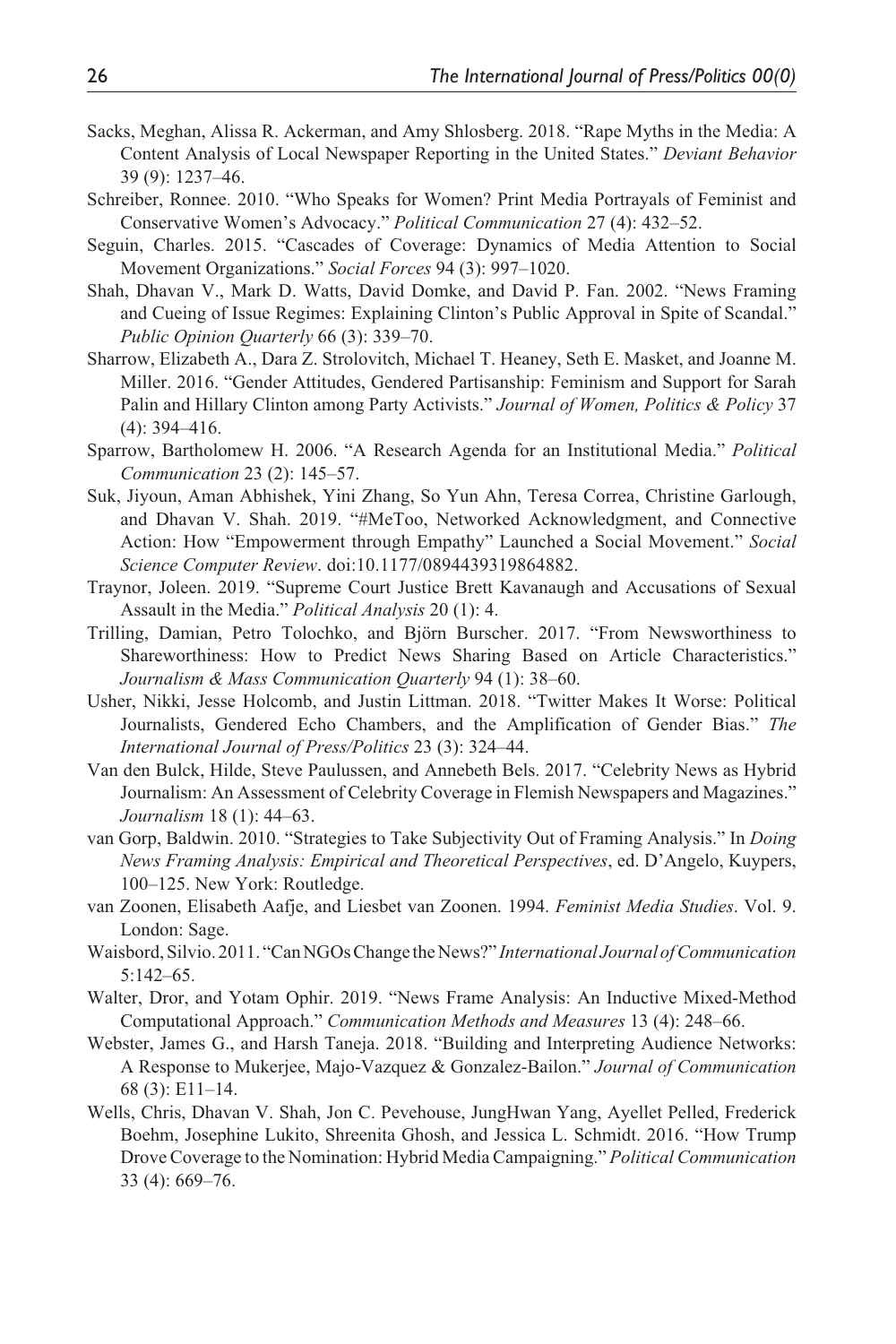- Zaller, John R. 1992. *The Nature and Origins of Mass Opinion*. Cambridge: Cambridge University Press.
- Zhang, Yini, Dhavan Shah, Jordan Foley, Aman Abhishek, Josephine Lukito, Jiyoun Suk, Sang Jung Kim, Zhongkai Sun, Jon Pevehouse, and Christine Garlough. 2019. "Whose Lives Matter? Mass Shootings and Social Media Discourses of Sympathy and Policy, 2012– 2014." *Journal of Computer-Mediated Communication* 24 (4): 182–202.

#### **Author Biographies**

**Shreenita Ghosh** is a Doctoral Candidate in the School of Journalism and Mass Communication at University of Wisconsin–Madison. She researches digital social movements in the United States and India and digital backlash communication network ecology.

**Min-Hsin Su** is a PhD Candidate in the school of Journalism and Mass Communication at University of Wisconsin–Madison. Her research centers on how communication technologies shape the ways citizens engage with information and form opinions through deliberative processes.

**Aman Abhishek** is a PhD Student at the School of Journalism and Mass Communication, University of Wisconsin–Madison. His research interests include political economy of communication and social movements.

**Jiyoun Suk** is a Doctoral Candidate in the School of Journalism and Mass Communication at University of Wisconsin–Madison. Her research centers around digital politics, social justice and activism, public opinion and behavior, and (dis/mis)information flows in networked communication ecologies.

**Chau Tong** is a Doctoral Candidate at the School of Journalism and Mass Communication at University of Wisconsin–Madison. Her research interests are broadly in the areas of public opinion, political communication, and political behavior.

**Kruthika Kamath** is a Doctoral Student in the School of Journalism and Mass Communication at University of Wisconsin–Madison. Her research interests lie in looking at the media representation of vital societal issues in traditional media by examining the coverage and discourse dynamics of social movements, both in print and broadcast.

**Ornella Hills** is a Doctoral Candidate in the School of Journalism and Mass Communication at University of Wisconsin–Madison. Her research focuses on the role of traditional and digital media in the health of underserved communities with an emphasis on the implementation and effectiveness of communication interventions for mental health improvement.

**Teresa Correa** (PhD, University of Texas at Austin) is an Associate Professor and director of the research center CICLOS in the School of Communication at Diego Portales University, Chile. Her research focuses on digital inequality, media sociology, and the representation of gender and minorities; and inequality in health communication. Her research—which has been published in more than 50 journal articles and book chapters—has been funded by the Chilean National Science and Technology Development Fund, the International Development Research Centre from Canada, Bloomberg Philanthropies, and the American Association of Family and Consumer Science.

**Christine Garlough** is a Professor in the Department of Gender and Women's Studies at University of Wisconsin–Madison. Her research on feminist political communication and social